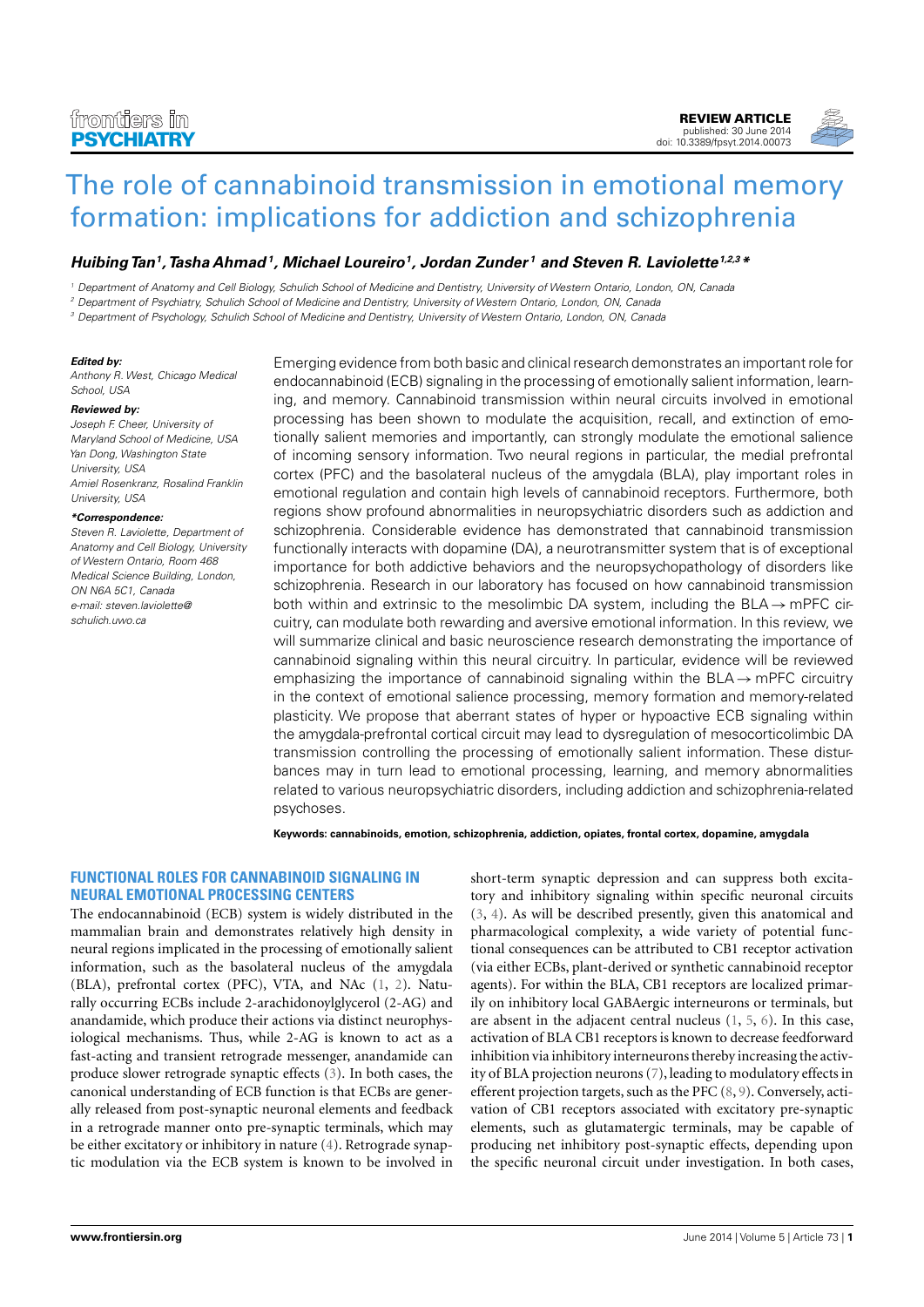emerging evidence points to the primary functional role of ECB signaling as indirectly modulating neuronal outputs via actions on pre-synaptic elements, primarily involving the inhibition of feedforward inhibitory influences on these neuronal outputs. As will be reviewed below, such mechanisms implicate the ECB system as a critical functional relay capable of controlling the output of a variety of neural emotional processing centers, including connections between the BLA and PFC, and the regulation of DAergic signaling within the mesocorticolimbic circuit.

#### **EVIDENCE FOR DYSREGULATED ENDOCANNABINOID SIGNALING IN SCHIZOPHRENIA AND CO-MORBID ADDICTIVE BEHAVIORS**

Abnormal emotional processing, learning and memory are core features of various neuropsychiatric conditions, including schizophrenia and addiction. Disturbances in the ability to form appropriate associative memories and perform adaptive associative learning tasks, has been identified as critical neuropsychopathological features in both schizophrenia [\(10,](#page-8-9) [11\)](#page-8-10) and addiction [\(12,](#page-8-11) [13\)](#page-8-12). In both cases, patients may be more likely to inappropriately assign distorted emotional significance to internal or external stimuli, leading to aberrant associative memory formation. Drug-dependent individuals, including those presenting substance abuse co-morbidly with other neuropsychiatric disorders, attribute pathologically elevated motivational salience to drug-predictive cues, leading to compulsive drug seeking and relapse. Individuals with schizophrenia may attribute inappropriate emotional salience (either appetitive or aversive) to events or stimuli within the environment that healthy individuals would dismiss as non-significant, ultimately leading to delusional beliefs and/or psychotic ideation. In addition, substance abuse is highly co-morbid with schizophrenia-related psychopathology [\(14\)](#page-8-13). Signaling through the brain's ECB system is involved in a plethora of behavioral, synaptic, and neuronal phenomena associated with these processes, and is a critical modulator of both rewarding and aversive emotionally salient information. However, emerging evidence from both human and basic neuroscience research, points to the importance of functional interactions between ECB signaling, and sub-cortical transmission through the dopamine (DA) system, as a nexus point to understanding how dysregulation of the ECB system may relate to the well-established aberrations in DAergic transmission, as a core neuropathological feature of both addiction and schizophrenia. Indeed, mounting evidence implicates disturbances in neural reward pathways as underlying neuropathological features of schizophrenia, indicated by abnormal blunting of neural response patterns following exposure to normally rewarding stimuli [\(15–](#page-8-14)[17\)](#page-8-15). This evidence suggests a core underlying disturbance in schizophrenia that transcends emotional valence, comprising deficits in the processing of both rewarding, appetitive information, along with aversive, negative emotional stimuli.

Considerable evidence from both human clinical and animal modeling studies points to ECB-dependent mechanisms that may be related to increased vulnerability to addictive behaviors and schizophrenia-related psychopathology. Interestingly, these disturbances have been associated both with genetic factors and have also been demonstrated following acute or chronic exposure to drugs that directly interact with the brains ECB systems,

most notably, cannabis. In terms of characterizing the dysregulation of ECB signaling in schizophrenia-related symptomology, a land-mark paper from Andréasson et al. [\(18\)](#page-8-16) provided compelling evidence suggesting that exposure to marijuana during critical, adolescent windows of neurodevelopment was positively correlated with an increased propensity to develop schizophreniarelated psychoses in early adulthood. Examining a cohort of 45,570 Swedish military conscripts, this report described a significant association between exposure levels to cannabis use in adolescence and the later emergence of schizophrenia reported during a 15-year follow-up. The authors reported that the relative risk for developing schizophrenia among heavy users of marijuana (>50 exposures) was 6.0 (95% confidence interval), compared with non-users. Importantly, this association was reliable after controlling for the presence of other neuropsychiatric diseases and social background, demonstrating that relative adolescent marijuana use represented an independent risk factor for the later development of schizophrenia. Andréasson et al. followed up this initial report with a subsequent longitudinal study using a sub-group from the original cohort [\(19\)](#page-9-0). Comparing clinical records for schizophreniadiagnosed subjects reporting marijuana use on more than 10 occasions vs. subjects who had gone on to develop schizophrenia in the absence of any reported marijuana exposure, still revealed a relative risk factor for schizophrenia among the marijuana-using sub-group as 4.1 (95% confidence interval). Causal roles for other narcotic drug exposures in the marijuana-using sub-group were ruled out. Intriguingly, the authors described a unique pattern of psychopathology among the marijuana users, characterized with a more acute onset of schizophrenia-related symptoms relative to non-exposed control subjects.

In addition to longitudinal relationships between marijuana exposure and the etiology of schizophrenia, considerable evidence points to dysregulation of naturally occurring ECBs as correlative factors linked to the occurrence of schizophrenia. Thus, several reports have shown that cerebrospinal fluid (CSF) levels of anandamide, a naturally occurring ECB, in medicationnaive patients with schizophrenia are significantly elevated and negatively correlated with the presence of psychotic symptoms [\(20–](#page-9-1)[23\)](#page-9-2). Analysis of post-mortem brain tissue samples from schizophrenia patients revealed that the levels 2-AG, were significantly elevated relative to controls in several neural regions including the cerebellum, hippocampus, and PFC [\(24\)](#page-9-3). Further evidence implicating a specific role for prefrontal cortical cannabinoid dysregulation as an etiological mechanism in schizophrenia has come from post-mortem studies of schizophrenia brain samples. An important study from Dalton et al. [\(25\)](#page-9-4) analyzed cannabinoid CB(1) receptor binding levels and mRNA expression in the dorsolateral prefrontal cortex (DLPFC), comparing sub-populations of paranoid or non-paranoid schizophrenia patients, relative to healthy controls. Interestingly, this study reported a paranoid schizophrenia-subtype specific effect with paranoid schizophrenia subjects displaying 22% higher levels of CB1 receptor binding compared to controls or non-paranoid schizophrenia patients. Similar results were reported by Jenko et al. [\(26\)](#page-9-5), wherein CB1 receptor binding in the DLPFC was reported to be 20% higher in schizophrenia relative to healthy control subjects. Similarly, Zavitsanou et al. [\(27\)](#page-9-6) reported increased CB1 binding levels in samples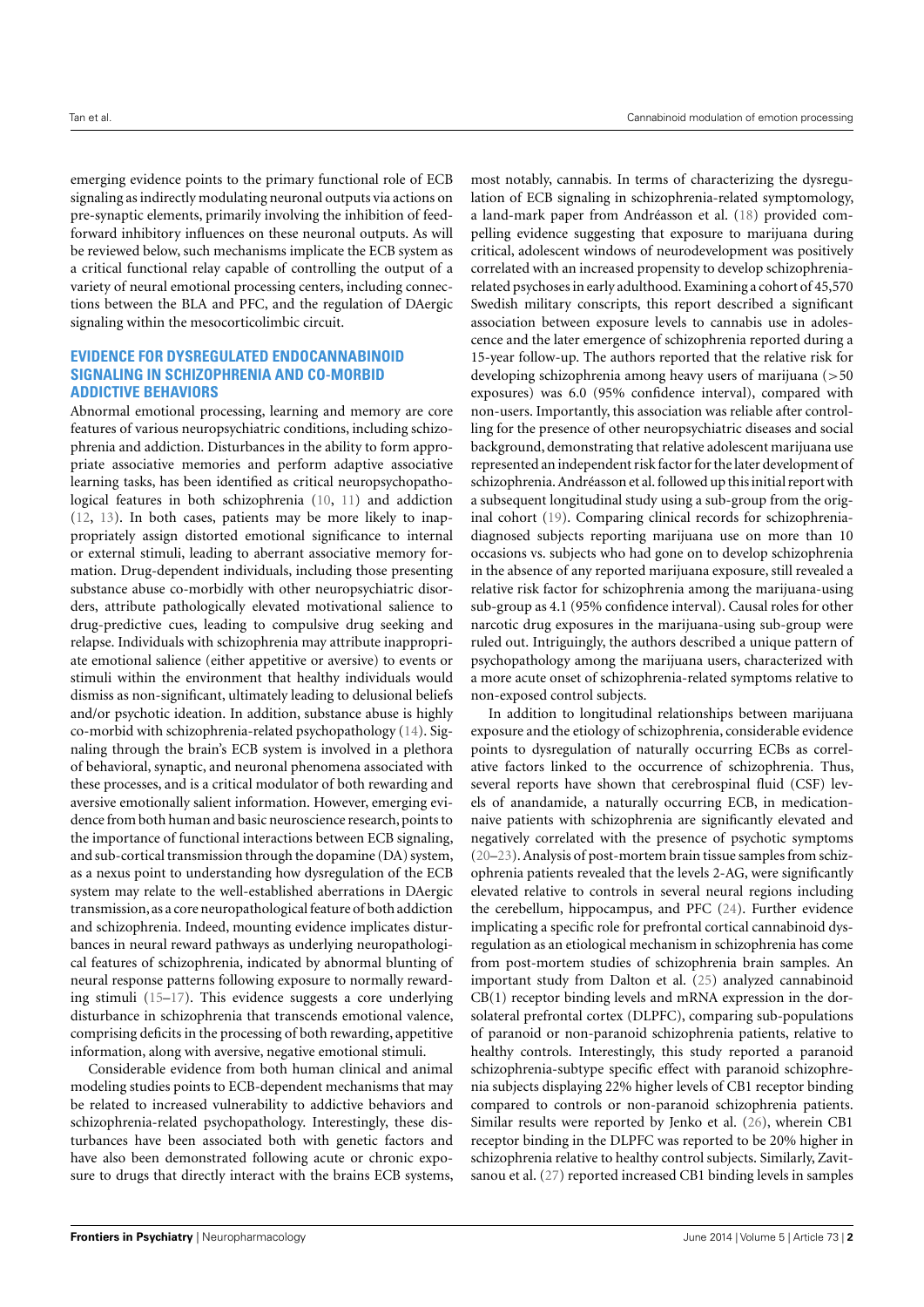of anterior cingulate cortex from schizophrenia patients. Such findings strongly suggested that abnormalities in CB1 receptor signaling within the PFC may relate specifically to paranoia-related schizophrenia symptomology and more specifically, suggest that a hyperactive state of CB1 activity within frontal cortical regions may be linked to the emotional regulation disturbances found in paranoid schizophrenia populations.

Beyond its well-established role in the processing of aversive emotional information and memory encoding, considerable evidence links the ECB system to the regulation of reward-related processing, specifically in the context of the opiate-receptor system. From a genetic perspective, genes encoding both the CB1 receptor (CNR1) and fatty acid amide hydrolase (FAAH) responsible for the breakdown of anandamide are located on chromosomes 6 and 1 in the 6q15 and 1p33 cytogenetic bands. Several reports have suggested that polymorphic mutations in these genes may be linked to addictive vulnerability to several drugs of abuse, including alcohol [\(28\)](#page-9-7), nicotine [\(29\)](#page-9-8), cocaine [\(30\)](#page-9-9), and heroin [\(31\)](#page-9-10). Cannabis use and exposure has long been theorized to represent a "gateway" drug, associated with an increased propensity to use other drugs of abuse, either concomitantly, or following long-term cannabis use. Such theories remain highly controversial for a number of reasons. First, it is virtually impossible to control for strain variety of cannabis exposure, given that cannabis strains may differ markedly in terms of relative THC or other chemical constituents. Second, obtaining documented and reliable histories of cannabis exposure that rely on self-report are difficult to acquire. Nevertheless, while such a "gateway" role for cannabis exposure has not been causally demonstrated in human, clinical populations, considerable evidence from basic neuroscience research, demonstrates a causal role for CB1 signaling in modulating sensitivity to the rewarding and/or dependenceproducing properties of other drug classes, particularly opiateclass drugs, such as morphine and heroin, as will be discussed presently.

Despite an abundance of clinical evidence linking disturbances in prefrontal cortical cannabinoid signaling to schizophrenia and addiction-related psychopathology, the precise mechanisms related to these effects are not currently understood. However, research from basic neuroscience studies using behavioral and neuronal models of emotional processing and memory formation, point to several important functional circuits and mechanisms, which may underlie cortical CB1-mediated modulation of emotional processing. Specifically, considerable evidence now suggests important functional interactions between intra-cortical cannabinoid receptor substrates with sub-cortical DA transmission, and via cross-talk with the BLA.

### **CANNABINOID MODULATION OF EMOTIONAL PROCESSING, LEARNING, AND MEMORY IN THE AMYGDALA-PREFRONTAL CORTICAL PATHWAY**

Considerable evidence implicates the importance of functional communication within the  $BLA \rightarrow PFC$  pathway as a mediator of emotionally salient learning, memory, and synaptic plasticity. For example, acute exposure to stressful/aversive events triggers long-term potentiation (LTP) or long-term depression within the  $BLA \rightarrow PFC$  circuit, respectively [\(32,](#page-9-11) [33\)](#page-9-12). Single neurons within the rodent mPFC show associative firing and bursting response

patterns during fear-related learning, through a BLA-dependent input pathway [\(34\)](#page-9-13). Similarly, neurons within the rodent BLA can demonstrate associative neuronal responding to odor cues paired with aversive stimuli such as foot-shock [\(35\)](#page-9-14). In both cases, associative neuronal responding to foot-shock-paired olfactory cues can be demonstrated under full anesthesia, and are dependent upon DA transmission [\(34](#page-9-13)[–37\)](#page-9-15). In terms of cannabinoid modulation of emotional learning and memory processing within the BLA  $\rightarrow$  PFC pathway, systemic administration of synthetic agonists of CB1 receptors, such as WIN 55, 212-2, can potently increase associative neuronal responding to fear-paired associative cues, both by increasing neuronal firing frequency and by increasing bursting activity of PFC neurons following presentations of associative CS+ cues [\(38\)](#page-9-16). In contrast, blockade of CB1 transmission with CB1 receptor antagonists, were shown to completely block the ability of PFC neurons to encode associative neuronal responses to stimuli paired with foot-shock, demonstrating for the first time, bi-directional modulation of fear memory acquisition by activation or blockade of CB1 receptor transmission directly in the PFC. These bi-directional neuronal associative effects could be similarly demonstrated behaviorally; using an olfactory fear conditioning assay in awake, behaving rats, direct intra-PFC CB1 receptor activation strongly potentiated fear memory formation by increasing the emotional salience of normally non-salient fear memories, using a sub-threshold foot-shock conditioning stimulus. In contrast, blockade of intra-PFC CB1 transmission blocked the formation of supra-threshold fear memory formation. Importantly, these effects were not related to any changes in sensory or physiological, nociceptive sensitivity to the experience of the foot-shock stimulation [\(38\)](#page-9-16).

In the context of emotional memory formation, the PFC and BLA represent a highly interconnected circuit, sharing functional ascending and descending connections. Neurons within the BLA are modulated by PFC inputs, with inputs from the PFC capable of suppressing BLA output neuron activity and sensory evoked excitation of BLA neurons, through DA-dependent mechanisms [\(35,](#page-9-14)[37\)](#page-9-15). In addition, as described previously, emotional experience strongly modulates synaptic plasticity along the  $BLA \rightarrow PFC$  circuit [\(32,](#page-9-11) [39\)](#page-9-17). In terms of CB1 receptor modulation of the BLA and PFC, both regions show wide distribution of CB1 receptors, which have been demonstrated to modulate both the release of glutamate from pre-synaptic terminals and γ-aminobutyric acid (GABA) from local interneuron inhibitory elements [\(40–](#page-9-18) [43\)](#page-9-19). Thus, cannabinoids acting within either region are capable of modulating the activity of output neuronal populations and exerting effects distally in target regions, including the mesolimbic DA pathway. For example, cannabinoid compounds strongly modulate excitatory outputs from the PFC and BLA to neurons within the NAc [\(7,](#page-8-6) [44\)](#page-9-20). Systemic cannabinoid drug administration also increases excitability of PFC neurons to VTA DAergic inputs [\(45\)](#page-9-21) and can indirectly increase VTA DA neuron excitability by inhibiting GABAergic inhibition directly within the VTA [\(46\)](#page-9-22).

## **CANNABINOID SIGNALING IN THE BLA** > **PFC PATHWAY: MODULATORY EFFECTS ON EMOTIONAL PROCESSING AND MEMORY**

The amygdala is perhaps the most fully characterized neural region involved in the processing of emotionally salient information,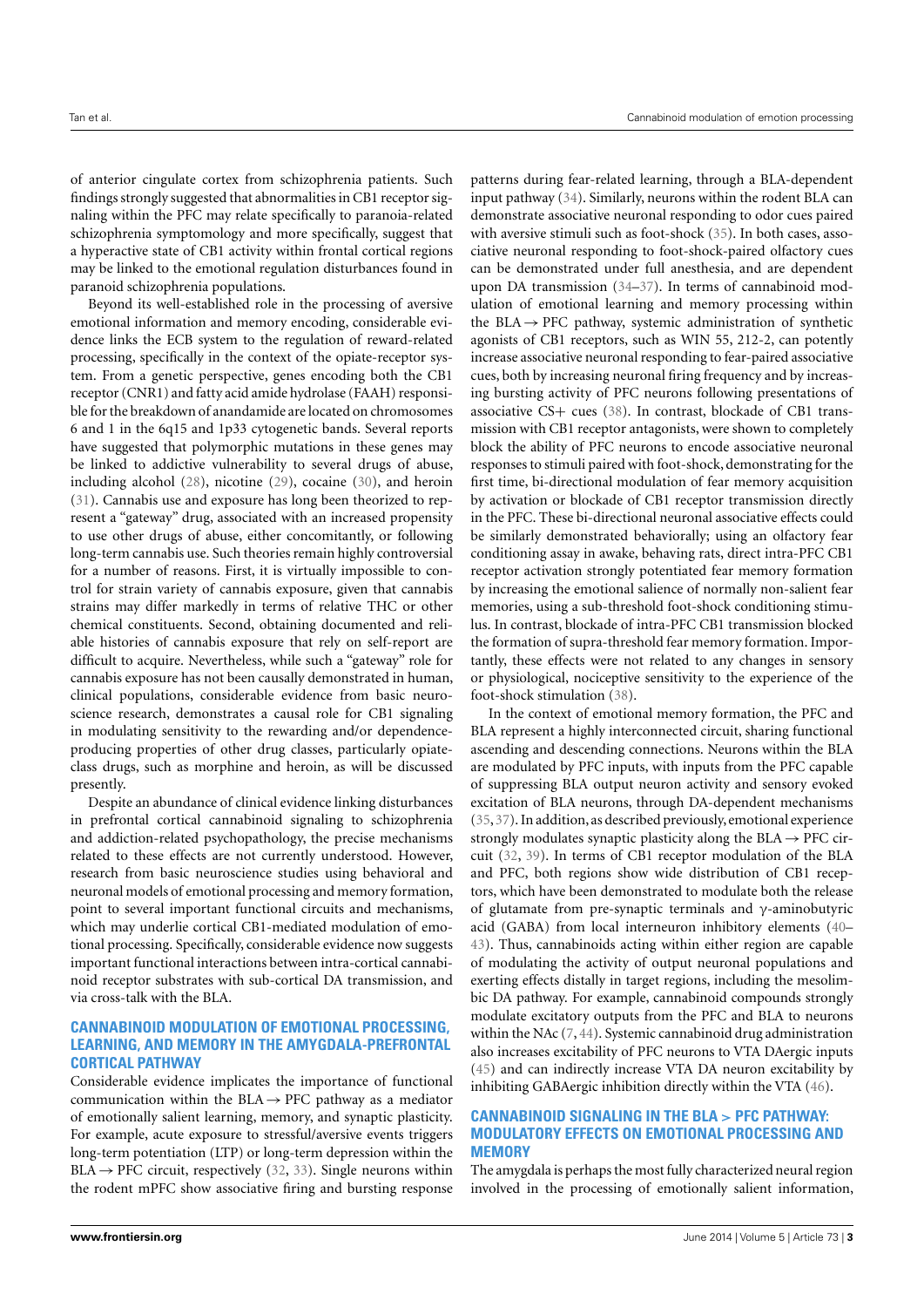including both reward-related and aversive fear memories [\(34,](#page-9-13) [36,](#page-9-23) [47–](#page-9-24)[49\)](#page-9-25). High levels of CB1 receptors are localized in the BLA region of the amygdala [\(2,](#page-8-1) [6\)](#page-8-5) and CB1 transmission within the BLA is involved in the regulation of associative learning and memory processing [\(50,](#page-9-26) [51\)](#page-9-27). A wealth of evidence has demonstrated that dysregulated emotional processing in patients with schizophrenia is associated with abnormal activity patterns within the amygdala. For example, distortions in the perception of emotional valences associated with pictures of human faces showing a range of emotion-related expressions is correlated with hyperactive responses in the amygdala region of human schizophrenia patients [\(52](#page-9-28)[–54\)](#page-9-29). Schizophrenia patient's show markedly reduced amygdala volumes [\(55\)](#page-9-30) and these abnormalities are correlated with specific stages of psychosis [\(56\)](#page-9-31). Cannabinoids produce both inhibitory and excitatory effects within BLA neuronal subpopulations through both CB1 and non-CB1 receptor substrates [\(7\)](#page-8-6). Nevertheless, the precise mechanisms by which cannabinoids may control neuronal output activity from the BLA is not entirely clear.

Given the well-established relationships between the BLA and PFC regions, we examined the effects of CB1 receptor modulation directly within the BLA on the acquisition of fear memory and on the modulation of distal neuronal activity in the prelimbic (PLC) division of the rat PFC. Following bilateral activation or blockade of intra-BLA CB1 receptors, using WIN 55, 212-2, or AM-251, respectively, we found that CB1 receptor activation within the BLA could strongly amplify the salience and promote the formation of associative olfactory fear memories to normally non-salient, sub-conditioning threshold levels of foot-shock [\(9\)](#page-8-8). In contrast, blockade of CB1 transmission with a CB1 receptor antagonist completely blocked the formation of associative fear memories to normally supra-threshold levels of foot-shock. Concomitantly, these same behaviorally effective doses of intra-BLA CB1 receptor agonists or antagonists were able to bi-directionally control the spontaneous neuronal activity patterns of sub-populations of isolated neuronal units recorded *in vivo*, in the PLC; whereas intra-BLA CB1 receptor activation caused a strong increase in a plurality of recorded PLC neurons, blockade of CB1 receptors caused a predominant decrease in these neuronal activity levels (**[Figure 1](#page-4-0)**). In addition to the effects induced by direct pharmacological CB1 receptor blockade or activation, we found that intra-BLA administration of AM 404, a synthetic anandamide transport inhibitor and transient receptor potential cation channel subfamily V member 1 (TrpV1) receptor agonist, mimicked the effects of direct CB1 receptor activation with WIN 55, 212-2, suggesting that intra-BLA cannabinoid modulation of emotional memory processing is dependent upon regulation of a tonic CB1 receptor-mediated pattern of activation. Together, such findings are consistent with prior evidence demonstrating that (1) neurons in the PFC involved in the encoding of associative fear memories are comprised of a sub-population of cells that receive inputs from the BLA [\(34\)](#page-9-13) and (2) the ability of CB1 transmission within the PFC to modulate emotional memory formation depends upon functional inputs from the BLA [\(38\)](#page-9-16). Further evidence also implicates the importance of this pathway in cannabinoid-mediated modulation of emotional memory formation. For example, Campolongo et al. [\(57\)](#page-10-0) reported that infusions of the CB1 agonist

WIN 55, 212-2 into the rodent BLA was able to enhance memory retention during an inhibitory avoidance task, while blockade of CB1 transmission produced the opposite effect. Interestingly, these effects were dependent upon glucocorticoid transmission, suggesting that intra-BLA modulation of emotional memory processing interacts with stress-related signaling substrates. Such findings are consistent with evidence demonstrating that attenuation of ECB signaling within the BLA is involved in the activation of the stress-response via the hypothalamic–pituitary–adrenal axis [\(58\)](#page-10-1), which further implicates the importance of intra-BLA CB1 transmission as a critical regulatory component for the processing of emotionally salient experiences.

## **CANNABINOID SIGNALING IN THE BLA**→**PFC PATHWAY: INTEGRATIVE CONTROL OF EMOTIONAL PROCESSING AND MEMORY-RELATED PLASTICITY**

Considerable evidence links modulation of cannabinoid signaling within the mammalian PFC as a critical modulator of emotional processing and memory formation. Exposure to stressors has been reported to increase expression levels of CB1 receptors directly within the PFC [\(59\)](#page-10-2) and, as noted previously, considerable evidence, particularly from post-mortem analyses of brain tissue from schizophrenia patients, has revealed pathological dysregulation of CB1 receptor signaling in PFC regions. We have reported that direct activation of CB1 receptor transmission in the rodent PFC can potentiate the formation of associative fear memories to cues paired with normally sub-threshold, non-salient levels of foot-shock. Thus, associative responses to olfactory cues paired with aversive foot-shock stimulation are strongly potentiated in neuronal sub-populations recorded in the rat PFC [\(38\)](#page-9-16). This CB1 mediated potentiation in associative neuronal fear memory encoding is reflected both in terms of increased associative bursting and firing frequency rates. Importantly, the ability of intra-PFC CB1 receptor activation to potentiate emotional salience and memory formation depends upon functional inputs from the BLA as PFC neurons demonstrating potentiated emotional memoryformation represent a sub-population of PFC neurons that respond to discrete, orthodromic electrical stimulation of the BLA. Furthermore, reversible pharmacological inactivation of the BLA blocked the emotional salience potentiating effects of intra-PFC CB1 receptor activation [\(38\)](#page-9-16).

Given the bi-directional effects of CB1 receptor modulation within the  $BLA \rightarrow PFC$  pathway in the neuronal and behavioral processing of emotional memory, we further examined how associative plasticity in the form of LTP within the  $BLA \rightarrow PFC$ pathway may be modulated by CB1 transmission. While previous reports have demonstrated that intra-PFC CB1 signaling can modulate glutamatergic synaptic plasticity mechanisms [\(60\)](#page-10-3), it was not known how CB1 signaling may be involved in the mediation of synaptic plasticity along the  $BLA \rightarrow PFC$  pathway. After adapting an *in vivo* electrophysiological protocol for inducing LTP within the PFC following tetanic stimulation of the BLA first reported by Maroun and Richter-Levin [\(39\)](#page-9-17), we examined the effects of pharmacological blockade of CB1 receptors on the induction of  $BLA \rightarrow PFC LTP$  (**[Figure 2A](#page-5-0)**), via systemic administration of AM 251, prior to the induction of LTP in anesthetized rats [\(8\)](#page-8-7). Consistent with evidence implicating a functional relationship between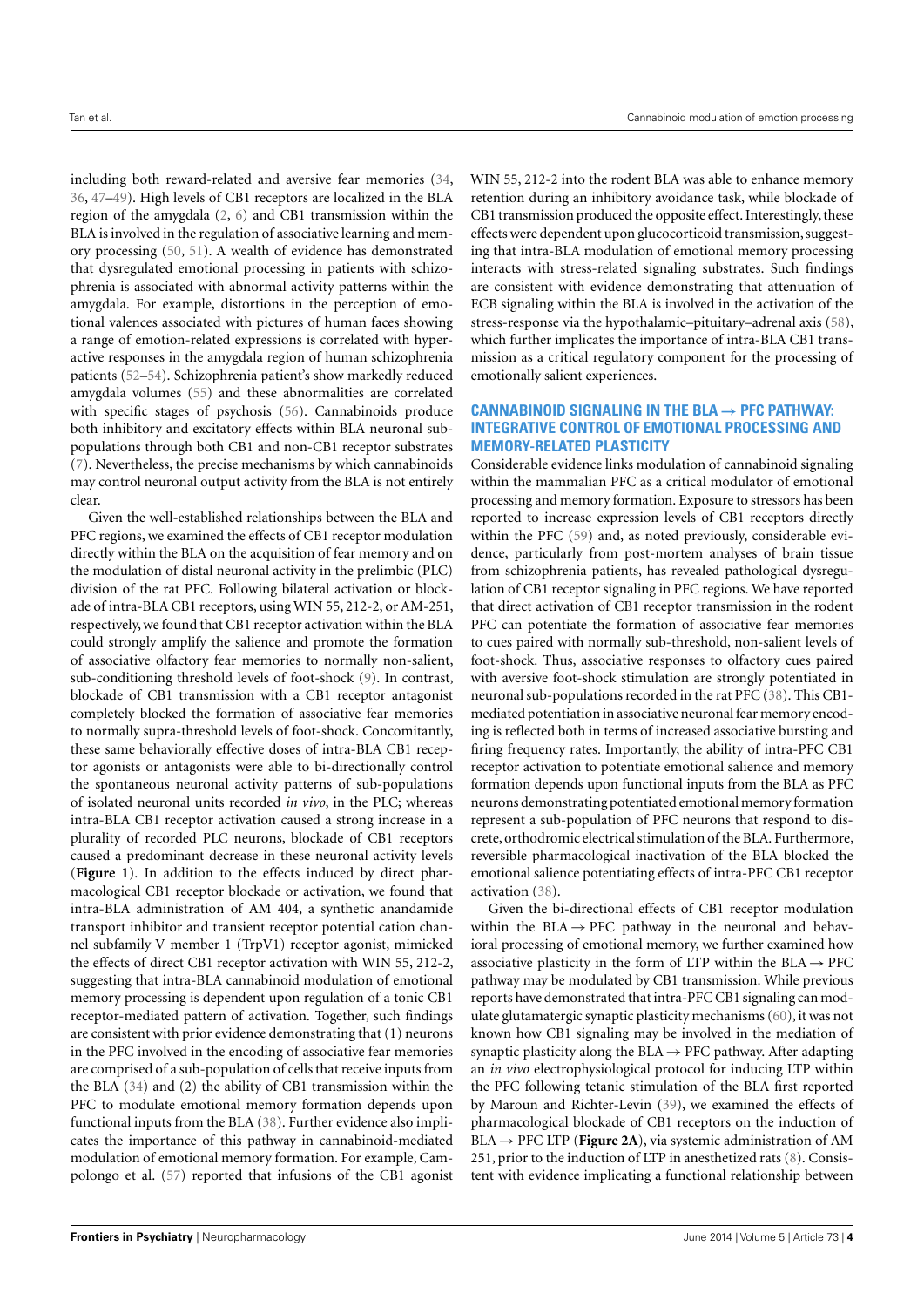

<span id="page-4-0"></span>CB1 transmission in the  $BLA \rightarrow PFC$  pathway during associative learning and memory processing, we found that CB1 receptor blockade completely blocked the induction of LTP within the  $BLA \rightarrow PFC$  circuit (**[Figure 2B](#page-5-0)**). Interestingly, this same systemic dose of AM 251 was sufficient to completely block the formation of associative fear memories in awake, behaving rats (**[Figure 2C](#page-5-0)**). Furthermore, functional disconnection experiments performed by contralateral blockade of CB1 transmission in the BLA or PFC, revealed that the acquisition of fear memory within this pathway required simultaneous CB1 receptor activation in both regions. Thus, the acquisition of associative fear memory within this circuit requires integrative CB1 receptor signaling, consistent with the known functional interconnections between the BLA and PFC. While this report was the first to demonstrate a functional role for CB1 signaling in the development of LTP within the BLA  $\rightarrow$  PFC pathway, these findings are consistent with a large body of evidence implicating the ECB system in the modulation of learning and memory-related synaptic plasticity mechanisms in other neural regions, particularly the hippocampus, wherein signaling through CB1 receptor substrates is known to modulate associative synaptic plasticity processes [\(61,](#page-10-4) [62\)](#page-10-5). Thus, consistent with the known disturbances in ECB signaling in PFC regions and the well-established deficits in emotional processing within the amygdala-PFC circuit in patients with schizophrenia [\(63\)](#page-10-6), these findings demonstrate that appropriate emotional processing and memory formation within the  $BLA \rightarrow PFC$  pathway requires integrative CB1 transmission across this circuit. Hyper- or hypo-activation of CB1 receptor substrates within either region are sufficient to cause pathological amplification of normally non-salient emotional

Percentage changes<br>Firing Frequency (Hz) 300 200 100  $(n=12)$  $\Omega$  $500<sub>ng</sub>$ Vehicle  $50<sub>n</sub>q$ Control firing frequency of a plurality of recorded PLC neurons. **(C)** Summary of group PLC neuronal data showing inhibitory effects on PFC neuronal activity following intra-BLA infusions of AM 251. **(D)** Summary of group PFC neuronal data showing excitatory effects on PLC neuronal activity following intra-BLA infusions of WIN 55, 212-2. Adapted from Tan et al. [\(9\)](#page-8-8).

**INTRA-BLA** WIN-55,212-250 ng

Time (min)

 $15$ 

 $12$  $\overline{9}$ 

 $6\,$  $\overline{3}$  $\Omega$ 

> $10$ 20  $30$  $40$  $50$ 60

Firing frequency (Hz)

stimuli, or, a blunting of emotional salience toward environmental stimuli that would normally produce adaptive associative memories and learned behaviors [\(8,](#page-8-7) [38\)](#page-9-16).

## **CANNABINOID CB1 RECEPTOR-MEDIATED MODULATION OF REWARD PROCESSING: INTERACTIONS WITH OPIATE REWARD SIGNALING**

The brain's naturally occurring opiate-receptor system and associated neural circuitry represents an ideal experimental system to examine how ECB transmission may modulate motivational states and memory formation. Indeed, opiate-class stimuli, either pharmacological formulations or naturally occurring opiate peptides, serve as powerful reinforcers and conditioned stimuli during a variety of reward-related learning and memory tasks in humans and other animals. Considerable evidence using behavioral genetic approaches has demonstrated several important functional interrelationships between ECB and opiate-related reward processing, both in terms of opiate-related reward behaviors and in terms of CB1 receptor-mediated modulation of neural regions critical for opiate reward processing, such as the mesocorticolimbic system. Early behavioral reports using genetic knock-out (KO) mutant mice models of the CB1 receptor showed marked reductions in heroin intravenous self-administration [\(64,](#page-10-7) [65\)](#page-10-8). Interestingly, the blunting of heroin self-administration in the CB1 KO mice appeared to be specific to opiates [\(64\)](#page-10-7). The mammalian VTA is a critical neural substrate for the processing of the primary rewarding properties of opiates, through DA-dependent and non-DA neuronal substrates [\(66,](#page-10-9) [67\)](#page-10-10) and a large body of evidence has demonstrated that cannabinoid compounds can acutely activate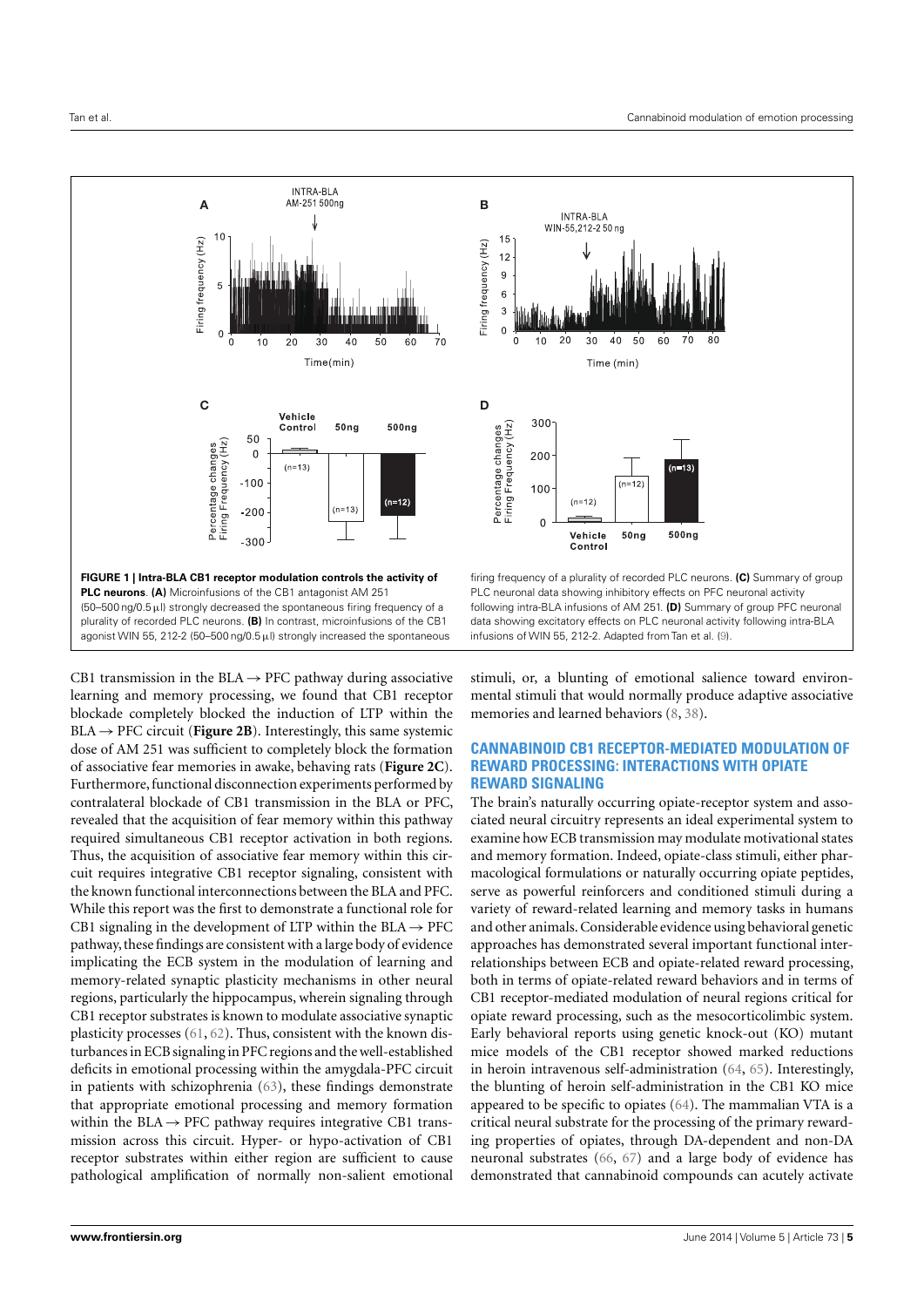

<span id="page-5-0"></span>both the opiate and DAergic signaling systems. For example, the acute administration of THC has been reported to increase levels of β-endorphins and enkephalinergic peptides directly in the mesolimbic DA pathway, including the VTA and NAcc [\(68\)](#page-10-11).

Acute THC also increases the reinforcing efficacy of intravenously administered heroin [\(69\)](#page-10-12) facilitates the release of DA from NAc DAergic terminals [\(70,](#page-10-13) [71\)](#page-10-14) and directly activates VTA DA neurons recorded *in vivo* [\(72\)](#page-10-15). In rat neurodevelopmental models, adolescent THC exposure has been reported to strongly increase opiate self-administration in early adulthood [\(73\)](#page-10-16) and potentiate mesolimbic DA release [\(74\)](#page-10-17). Functionally, this effect has been linked to THC-induced up-regulation of the pro-enkephalin peptide, directly in the shell region of the nucleus accumbens [NAc; [\(75\)](#page-10-18)]. Such findings following adolescent THC exposure, similar to those reported with schizophrenia-related emotional and behavioral abnormalities, further implicate the importance of THC exposure during particular neurodevelopmental windows, which in turn influence later adulthood phenotypes. Nevertheless, beyond the actions of CB1 transmission on DAergic signaling within the mesolimbic system, it is currently not understood how CB1 transmission modulates reward processing via interactions with regions extrinsic to the mesolimbic system, such as the PFC and BLA, nor how such systems level interactions may control sensitivity to the rewarding and dependence-producing properties of opiate-class drugs of abuse.

#### **CANNABINOID MODULATION OF MESOCORTICOLIMBIC ACTIVITY: IMPLICATIONS FOR REWARD PROCESSING DYSREGULATION IN PSYCHIATRIC DISORDERS**

Beyond the VTA and NAc, prefrontal cortical regions are involved importantly in the modulation of opiate reward salience. Specifically, the PLC division of the mammalian PFC has been demonstrated to provide modulation of morphine-related reward processing and neuronal populations within the PLC are critically involved in the acquisition, expression, and extinction of opiaterelated reward learning and memory [\(48,](#page-9-32) [76,](#page-10-19) [77\)](#page-10-20). For example, using *in vivo* multi-unit recordings in behaving rats, we have demonstrated previously that sub-populations of neurons within the PLC actively encode associative memories related to the rewarding effects of morphine, as measured in the conditioned place preference (CPP) procedure, a Pavlovian conditioning model of drug seeking behaviors [\(76\)](#page-10-19). Similar to the role of PFC neurons in the encoding of aversive, fear-related information, the neuronal encoding of reward-related information in the PLC is controlled by functional input from the BLA [\(49\)](#page-9-25). Given these dual roles for PLC neuronal sub-populations in the processing of both aversive, fear-related information [\(34,](#page-9-13) [36,](#page-9-23) [38\)](#page-9-16) and rewarding, appetitive opiate-related learning and memory [\(48,](#page-9-32) [76\)](#page-10-19), we examined how direct modulation of CB1 receptor signaling within the PLC may modulate the processing of opiate-related reward information, and how CB1 transmission directly within the mammalian PLC may modulate opiate reward transmission via outputs to the VTA and mesolimbic system [\(78\)](#page-10-21).

Using an unbiased CPP procedure in rats, we performed bilateral microinfusions of either a direct CB1 receptor agonist (WIN 55, 212-2) or antagonist (AM 251), prior to behavioral conditioning sessions using either a highly rewarding, suprathreshold conditioning dose of morphine (5 mg/kg; i.p.) or a sub-threshold, non-rewarding conditioning dose of systemic morphine (0.05 mg/kg), based upon previously established and reported behavioral dose-response curves for morphine [\(47,](#page-9-24) [48\)](#page-9-32).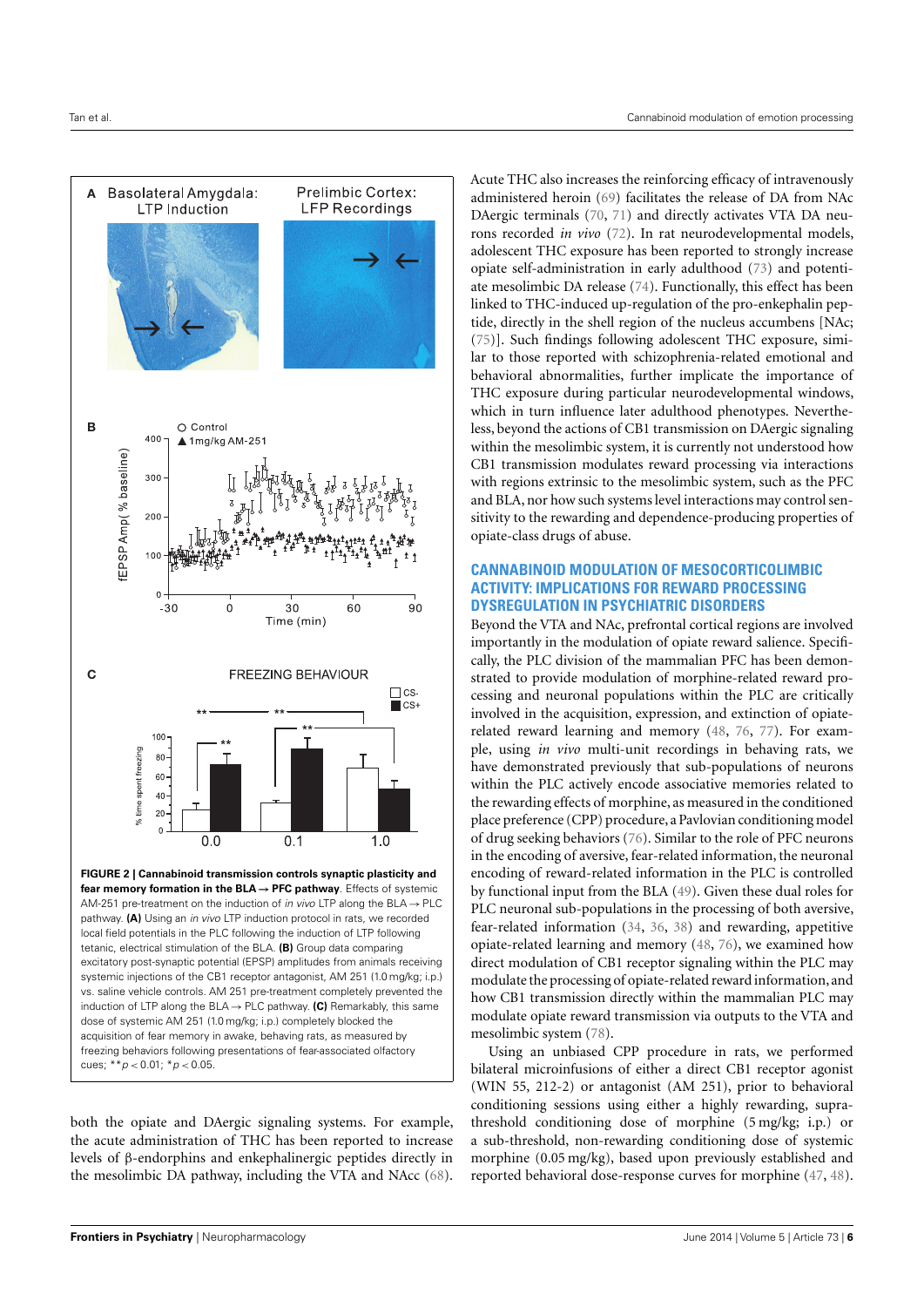Surprisingly, we found that blockade of CB1 transmission directly within the PLC division of the PFC, strongly potentiated the reward salience of normally sub-reward threshold conditioning effects of morphine while having no effects on the rewarding behavioral properties of normally supra-threshold, highly rewarding doses of morphine. These results indicated that rather than blunting the motivational salience of morphine, blockade of CB1 transmission directly in the PLC was able to potentiate the reward salience of sub-threshold reward signals. In stark contrast, direct activation of CB1 receptors within the PLC produced the opposite pattern of behavioral results; switching the motivational valence of a normally highly appetitive conditioning dose of systemic morphine from rewarding, to aversion, with rats demonstrating strong conditioned place aversions (CPA) to environments paired previously with supra-threshold doses of morphine [\(78\)](#page-10-21). Given previous reports that direct activation of CB1 transmission in the PFC or BLA is able to strongly potentiate the aversive salience of normally non-salient conditioning levels of foot-shock [\(9,](#page-8-8) [38\)](#page-9-16) while blocking CB1 transmission is capable of blocking the acquisition of salient associative fear memories, these results are seemingly incongruent with a role for hyperactive intra-PFC CB1 receptor substrates as an amplification mechanism for emotionally salient information. Furthermore, these opposite effects of intra-PFC CB1 receptor activation vs. blockade on processing of reward-related associative memory may suggest that the functional role of intra-PLC CB1 receptor transmission, is capable of producing bi-directional modulation of aversive or rewarding emotional information in opposite directions, depending on the motivational valence of the conditioning events (e.g., fear vs. reward based learning assays). However, an alternative explanation is that hyper-activation or CB1 receptor transmission within the PFC may amplify specifically negative aspects of associative learning stimuli. In this case, sub-threshold fear-inducing stimuli would be behaviorally potentiated in the fear learning paradigm, while the aversive stimulus properties of morphine would similarly be amplified and expressed as CPA, as measured in place conditioning procedures [\(78\)](#page-10-21). Indeed, as will be discussed presently, morphine possesses powerful aversive stimulus effects, in addition to its potent rewarding properties [\(79,](#page-10-22) [80\)](#page-10-23). Thus, intra-PFC CB1 receptor hyper-stimulation can amplify aversive emotional information whilst concomitantly switching reward signals into aversion. In contrast, hypoactive states of intra-PFC CB1 activity can blunt the salience of normally aversive emotional events, while concomitantly potentiating the reward salience of normally sub-reward threshold stimuli. Interestingly, both effects are mediated through DA-dependent transmission as systemic blockade of both DA D1 and D2 transmission with a broadspectrum DA receptor antagonist was sufficient to block both the reward potentiating effects of intra-PLC receptor blockade, and the aversion-inducing properties of intra-PLC CB1 receptor activation, suggesting that the final common output for intra-PFC mediated modulation of opiate-related reward signaling is through a DAergic mechanism.

As with many drugs of abuse, opioid compounds, including morphine, possess both rewarding and aversive stimulus properties that can be demonstrated in a variety of behavioral assays [\(47,](#page-9-24) [67,](#page-10-10) [79](#page-10-22)[–81\)](#page-10-24). Following the demonstration that intra-PLC CB1

receptor modulation could switch the motivational valence of opiates from reward to aversion or potentiate the motivational salience of normally sub-reward threshold doses of morphine, we examined which specific opiate-receptor substrates within the VTA may mediate these effects. Several pieces of evidence demonstrate that the rewarding or aversive stimulus properties of opiates can be dissociated via separate µ-opiate-receptor (MOR) vs. κopiate-receptor (KOR) substrates within the VTA. For example, while transmission via MOR receptors is associated with indirect activation of DA neurons [\(82,](#page-10-25) [83\)](#page-10-26), activation of KOR substrates in the VTA is linked to aversive opiate effects [\(80\)](#page-10-23) and to the inhibition of VTA DAergic neuronal populations [\(84,](#page-10-27) [85\)](#page-10-28). Given these dissociable neuronal and behavioral effects of MOR vs. KOR receptor populations,we hypothesized that the ability of intra-PLC CB1 receptor blockade or activation to modulate opiate-related motivational signals may depend upon signaling through these separate receptor substrates directly in the VTA. Consistent with this hypothesis, we found that the ability of intra-PLC CB1 receptor activation to switch a normally rewarding dose of morphine into an aversive behavioral effect was dependent on a KOR signaling mechanism directly in the VTA. In contrast, the ability of intra-PLC CB1 receptor blockade to potentiate the rewarding salience of normally sub-reward threshold conditioning doses of morphine was mediated through a MOR-dependent mechanism, directly in the VTA. Currently, the precise mechanisms by which intra-PFC CB1 activation or blockade may differentially activate either a MOR-dependent opiate reward system vs. a KORdependent aversion signaling pathway are not known. However, given that both behavioral phenomena are dependent upon DAergic signaling [\(78\)](#page-10-21), it is likely that there is a convergence of these motivational effects via DA receptor substrates emerging from the VTA. One possibility comes from anatomical evidence from Ford [\(86\)](#page-10-29), who reported that VTA KOR-associated DA neuron sub-populations preferentially projected to NAc targets whereas VTA MOR-associated sub-populations showed preferential targeting to the BLA. Interestingly, the NAc has been implicated in mediating DA-dependent aversive motivational effects, such as those associated with nicotine [\(87,](#page-10-30) [88\)](#page-10-31). Furthermore, intra-BLA DA receptor transmission has been demonstrated to strongly modulate the rewarding properties of opiates [\(47,](#page-9-24) [89\)](#page-10-32). In this case, the aversive or rewarding properties associated with opiate conditioning could be mediated through DA receptor-dependent substrates, but via anatomically distinct projections. Future studies are required to more precisely determine the functional relationships between these VTA output target pathways and how bi-directional CB1 signaling within the PFC may differentially trigger these systems via descending influences on VTA MOR vs. KOR signaling substrates. Thus, via direct interactions with sub-cortical DAergic motivational systems within the VTA, cortical CB1 receptors are capable of modulating reward processing, and even switching the emotional valences of normally highly rewarding conditioning stimuli, such as morphine, into aversive behavioral effects [\(78\)](#page-10-21).

Beyond the modulation of opiate-receptor-mediated motivational effects, a recent study from Katsidoni et al. [\(90\)](#page-10-33) reported that administration of THC was capable of bi-phasically modulating reward processing and behavioral activation as measured in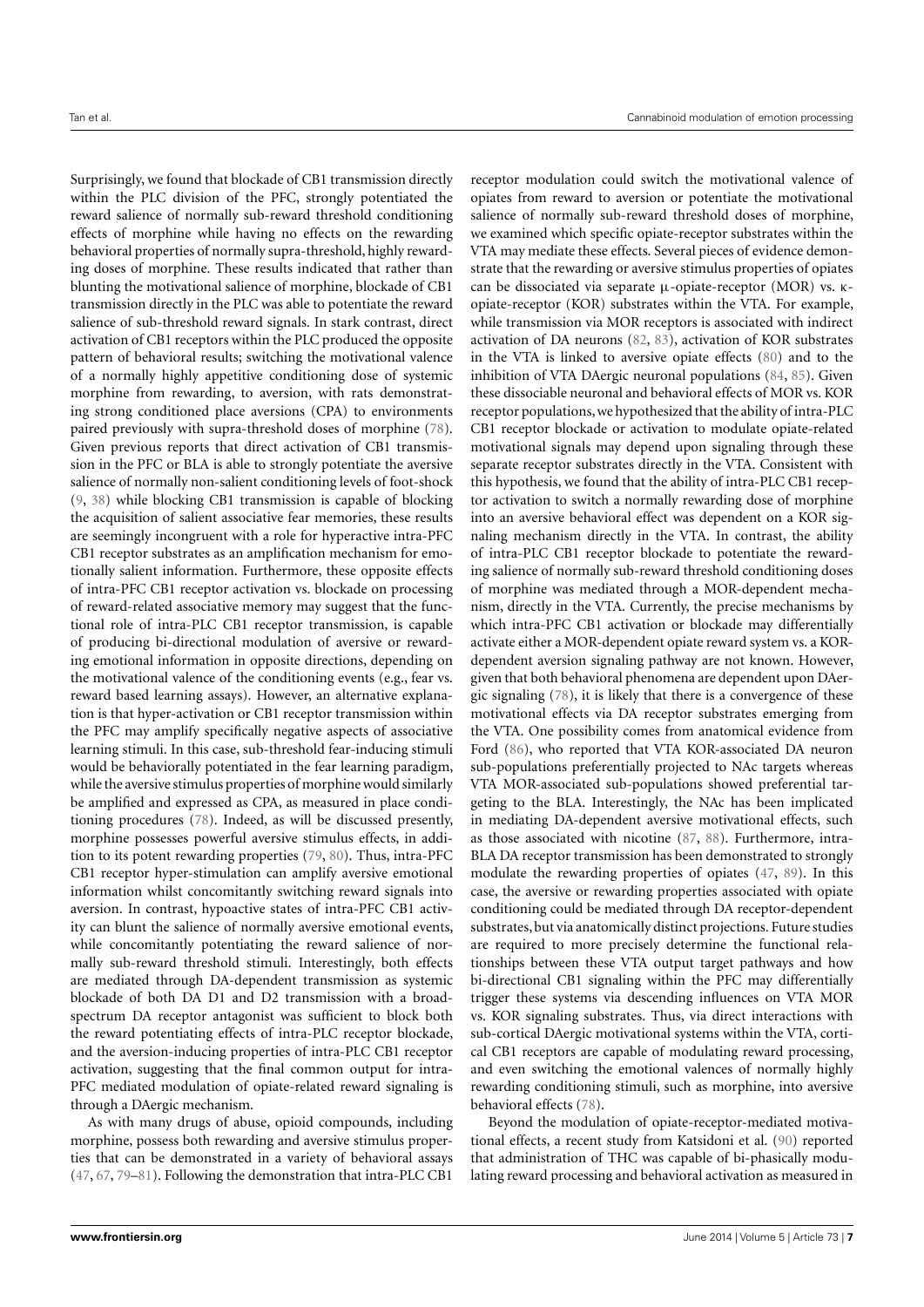a rewarding electrical brain stimulation paradigm involving selfstimulation of the medial forebrain bundle. While lower THC doses were shown to enhance generalized reward processing, higher doses caused blunted reward activity. Furthermore, beyond the opiate-receptor system, a large body of research implicates a role for CB1 transmission in the modulation of non-drug, natural reward stimuli such as food reinforcers. For example, Hernandez and Cheer [\(91\)](#page-10-34) reported that blockade of CB1 transmission could blunt the rewarding properties of natural food reinforcers and concomitantly block neuronal reward-related signaling in neurons recorded from the NAc. Together, such evidence demonstrates a more generalized role for CB1 receptor-mediated modulation of reward information within the mesocorticolimbic system that can transcend drug-related motivational processing. Future studies will likely reveal more specific mechanisms related to different classes of rewarding stimulation and how CB1-mediated transmission may differentially influence separate classes of behavioral reinforcers.

While further studies are required to precisely identify how intra-PLC CB1 receptor signaling may directly modulate VTA DAergic neuronal responses via KOR vs. MOR-dependent signaling mechanisms, a previous report has demonstrated that MOR-associated VTA DAergic populations preferentially project to the BLA, while KOR-associated DAergic neurons show more

specific projections to NAc targets [\(86\)](#page-10-29). Thus, one possibility is that intra-PLC CB1 transmission may serve to shunt intra-VTA reward vs. aversion transmission through distinct efferent pathways from the VTA; a VTA  $\rightarrow$  NAc, KOR aversion pathway, vs. a VTA  $\rightarrow$  BLA, MOR-dependent reward. Such a model would be consistent with previous findings demonstrating that DAergic signaling within the NAc is involved importantly in mediating motivationally aversive behaviors, such as those associated with nicotine [\(88,](#page-10-31) [92\)](#page-10-35), and findings demonstrating that DAergic transmission within the BLA is responsible for modulating opiate-related reward salience [\(47,](#page-9-24) [89,](#page-10-32) [93\)](#page-10-36). Furthermore, these findings [\(78\)](#page-10-21) are consistent with previous reports demonstrating that genetic deletion of the CB1 receptor renders mutant mice unresponsive to the rewarding and dependence-producing properties of opiates [\(65\)](#page-10-8). Interestingly, systemic administration of CB1 antagonists has been reported to increase expression levels of spinal KOR substrates, and a resulting potentiation in KOR-mediated analgesic responses [\(94\)](#page-10-37). While these studies used non-localized administration or analyses of MOR or KOR-mediated responses following systemic CB1 receptor manipulations, they further point to functionally convergent pathways mediating CB1 and opiate-receptor-specific motivational and behavioral phenomena. Importantly, the ability of cortical CB1 signaling to modulate reward processing by acting on specific opiate-receptor substrates localized to sub-cortical reward

<span id="page-7-0"></span>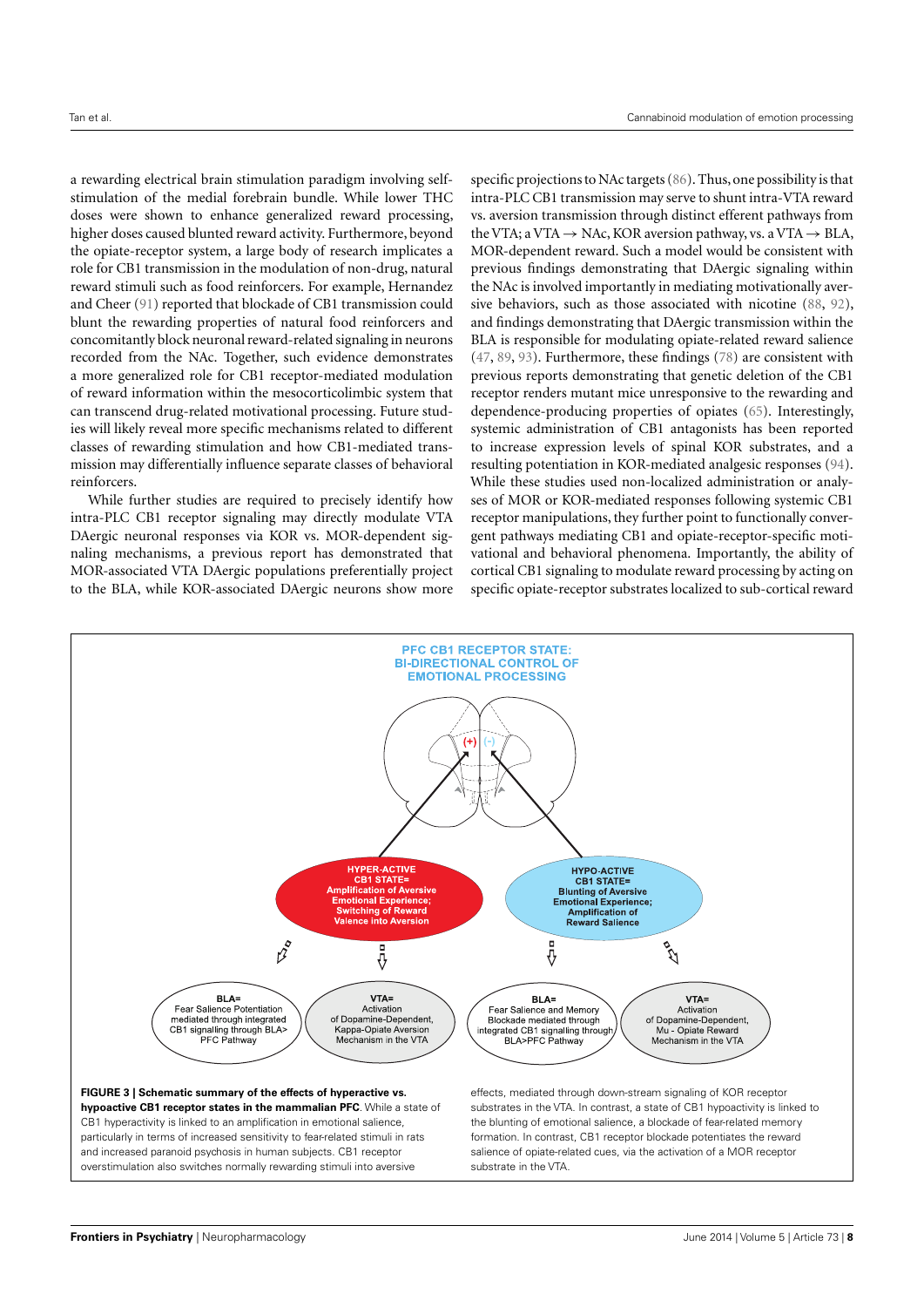circuits, may point to another common point of convergence resulting from aberrant ECB transmission in the cortex, linking these abnormalities not only to disturbances in aversive emotional information processing, but to abnormal reward-related learning and memory, commonly seen in schizophrenia patient populations [\(15,](#page-8-14) [95\)](#page-10-38).

#### **SUMMARY AND FUTURE DIRECTIONS**

As reviewed above, a diverse and convergent body of evidence now suggests that disturbances in ECB signaling within mesocorticolimbic circuitry may underlie sub-cortical DAergic dysregulation linked to a variety of neuropsychiatric disorders such as addiction and schizophrenia. Specifically within PFC circuits, CB1 receptor transmission appears to control bi-directional modulation of emotional salience, both in the context of aversive, negative events, and rewarding, appetitive motivational stimuli (**[Figure 3](#page-7-0)**). The underlying mechanisms controlling these bi-directional effects of cortical ECB signaling are only now beginning to be elucidated. As the evidence presented above highlights, schizophrenia-related psychopathology likely involves core deficits in emotional processing and memory formation related to both aversive, negative stimuli and in terms of aberrant reward processing, indicated by high rates of substance abuse co-morbidities in these patient populations. Nevertheless, many critical questions remain. For example, does cortical hyperactivity of CB1 receptor substrates amplify the aversive emotional salience of normally non-salient fear stimuli via interactions with DAergic substrates in the mesocorticolimbic pathway and might these mechanisms share common interactions with opiate-receptor motivational signaling pathways in the mesolimbic circuitry?

In addition, some intriguing comparisons between the propsychotic, acute effects of cannabis vs. the longer term effects of cannabis has shown interesting differences in terms of their presumed effects on DAergic transmission. For example, as previously discussed, post-mortem analyses of brain tissue from human schizophrenia patients has demonstrated profound increases in CB1 receptor binding; an effect specifically evident in paranoid schizophrenia sub-groups [\(25,](#page-9-4) [96\)](#page-11-0). In contrast, recent clinical findings have demonstrated significantly diminished DA synthesis capacity in regular marijuana users compared with non-users [\(97\)](#page-11-1) and evidence of attenuated DA receptor expression levels in current or recently abstinent marijuana users [\(98,](#page-11-2) [99\)](#page-11-3). However, hypo-DAergic effects of cannabis use would seem functionally contradictory to prior evidence suggesting pro-psychotic effects of cannabis exposure, effects that are generally posited to hyper-DAergic states. Furthermore, hypo-DAergic states would seem incongruent with reports demonstrating increased sensitivity to the addictive properties of opiates, particularly following chronic adolescent THC exposure [\(73,](#page-10-16) [75\)](#page-10-18). While further studies are required to more fully address and corroborate these mechanisms, it is likely that increasing evidence will point to dysregulation in cortical ECB signaling substrates and their down-stream functional interactions with mesocorticolimbic circuits as critical underlying variables related to a variety of neuropsychiatric conditions,including schizophrenia-related psychoses, addictions, and their associated emotional processing, learning, and memory deficits.

#### **ACKNOWLEDGMENTS**

This work supported by the Canadian Institutes of Health Research (C.I.H.R.), National Science and Engineering Council of Canada (N.S.E.R.C.), and an N.S.E.R.C. fellowship to Tasha Ahmad.

#### **REFERENCES**

- <span id="page-8-0"></span>1. Tsou K, Brown S, Sanudo-Pena MC, Mackie K, Walker JM. Immunohistochemical distribution of cannabinoid CB1 receptors in the rat central nervous system. *Neuroscience* (1998) **83**:393–411. doi[:10.1016/S0306-4522\(97\)00436-3](http://dx.doi.org/10.1016/S0306-4522(97)00436-3)
- <span id="page-8-1"></span>2. McDonald AJ, Mascagni F. Localization of the CB1 type cannabinoid receptor in the rat basolateral amygdala: high concentrations in a subpopulation of cholecystokinin-containing interneurons. *Neuroscience* (2001) **107**:641–52. doi[:10.1016/S0306-4522\(01\)00380-3](http://dx.doi.org/10.1016/S0306-4522(01)00380-3)
- <span id="page-8-2"></span>3. Ohno-Shosaku T, Kano M. Endocannabinoid-mediated retrograde modulation of synaptic transmission. *Curr Opin Neurobiol* (2014) **16**(29C):1–8. doi[:10.1016/j.conb.2014.03.017](http://dx.doi.org/10.1016/j.conb.2014.03.017)
- <span id="page-8-3"></span>4. Lovinger DM. Presynaptic modulation by endocannabinoids. *Handb Exp Pharmacol* (2008) **184**:435–77. doi[:10.1007/978-3-540-74805-2\\_14](http://dx.doi.org/10.1007/978-3-540-74805-2_14)
- <span id="page-8-4"></span>5. Herkenham M, Lynn AB, Little MD, Johnson MR, Melvin LS, de Costa BR, et al. Cannabinoid receptor localization in brain. *Proc Natl Acad Sci* (1990) **87**:1932–6. doi[:10.1073/pnas.87.5.1932](http://dx.doi.org/10.1073/pnas.87.5.1932)
- <span id="page-8-5"></span>6. Katona I, Rancz EA, Acsady L, Ledent C, Mackie K, Hajos N, et al. Distribution of CB1 receptors in the amygdala and their role in the control of GABAergic transmission. *J Neurosci* (2001) **21**:9506–18.
- <span id="page-8-6"></span>7. Pistis M, Perra S, Pillolla G, Melis M, Gessa GL, Muntoni AL. Cannabinoids modulate neuronal firing in the rat basolateral amygdala: evidence for CB1 and non-CB1-mediated actions. *Neuropharmacology* (2004) **46**:115–25. doi[:10.1016/j.neuropharm.2003.08.003](http://dx.doi.org/10.1016/j.neuropharm.2003.08.003)
- <span id="page-8-7"></span>8. Tan H, Lauzon NM, Bishop SF, Bechard MA, Laviolette SR. Integrated cannabinoid CB1 receptor transmission within the amygdala-prefrontal cortical pathway modulates neuronal plasticity and emotional memory encoding. *Cereb Cortex* (2010) **20**:1486–96. doi[:10.1093/cercor/bhp210](http://dx.doi.org/10.1093/cercor/bhp210)
- <span id="page-8-8"></span>9. Tan H, Lauzon NM, Bishop SF, Chi N, Bechard M, Laviolette SR. Cannabinoid transmission in the basolateral amygdala modulates fear memory formation via functional inputs to the prelimbic cortex. *J Neurosci* (2012) **31**:5300–12. doi[:10.1523/JNEUROSCI.4718-10.2011](http://dx.doi.org/10.1523/JNEUROSCI.4718-10.2011)
- <span id="page-8-9"></span>10. Jensen J, Willeit M, Zipursky RB, Savina I, Smith AJ, Menon M, et al. The formation of abnormal associations in schizophrenia: neural and behavioral evidence. *Neuropsychopharmacology* (2008) **33**:473–9. doi[:10.1038/sj.npp.](http://dx.doi.org/10.1038/sj.npp.1301437) [1301437](http://dx.doi.org/10.1038/sj.npp.1301437)
- <span id="page-8-10"></span>11. Deserno L, Boehme R, Heinz A, Schlagenhauf F. Reinforcement learning and dopamine in schizophrenia: dimensions of symptoms or specific features of a disease group? *Front Psychiatry* (2013) **4**:172. doi[:10.3389/fpsyt.2013.00172](http://dx.doi.org/10.3389/fpsyt.2013.00172)
- <span id="page-8-11"></span>12. Terrett G, McLennan SN, Henry JD, Biernacki K, Mercuri K, Curran HV, et al. Prospective memory impairment in long-term opiate users. *Psychopharmacology* (2014) **231**(13):2623–32. doi[:10.1007/s00213-014-3432-6](http://dx.doi.org/10.1007/s00213-014-3432-6)
- <span id="page-8-12"></span>13. Prosser J, Cohen LJ, Steinfeld M, Eisenberg D, London ED, Galynker II. Neuropsychological functioning in opiate-dependent subjects receiving and following methadone maintenance treatment. *Drug Alcohol Depend* (2006) **84**:240–7. doi[:10.1016/j.drugalcdep.2006.02.006](http://dx.doi.org/10.1016/j.drugalcdep.2006.02.006)
- <span id="page-8-13"></span>14. Mesholam-Gately RI, Gibson LE, Seidman LJ, Green AI. Schizophrenia and cooccurring substance use disorder: reward, olfaction and clozapine. *Schizophr Res* (2014) **155**(1–3):45–51. doi[:10.1016/j.schres.2014.03.002](http://dx.doi.org/10.1016/j.schres.2014.03.002)
- <span id="page-8-14"></span>15. Green AI, Zimmet SV, Strous RD, Schildkraut JJ. Clozapine for comorbid substance use disorder and schizophrenia: do patients with schizophrenia have a reward-deficiency syndrome that can be ameliorated by clozapine? *Harv Rev Psychiatry* (1999) **6**:287–96.
- 16. Juckel G, Schlagenhauf F, Koslowski M, Filonov D, Wustenberg T, Villringer A, et al. Dysfunction of ventral striatal reward prediction in schizophrenic patients treated with typical, not atypical, neuroleptics. *Psychopharmacology* (2007) **187**:222–8. doi[:10.1007/s00213-006-0405-4](http://dx.doi.org/10.1007/s00213-006-0405-4)
- <span id="page-8-15"></span>17. Murray GK, Corlett PR, Clark L, Pessiglione M, Blackwell AD, Honey G, et al. Substantia nigra/ventral tegmental reward prediction error disruption in psychosis. *Mol Psychiatry* (2008) **13**:267–76.
- <span id="page-8-16"></span>18. Andréasson S, Allebeck P, Engström A, Rydberg U. Cannabis and schizophrenia. A longitudinal study of Swedish conscripts. *Lancet* (1987) **26**:1483–6. doi[:10.1016/S0140-6736\(87\)92620-1](http://dx.doi.org/10.1016/S0140-6736(87)92620-1)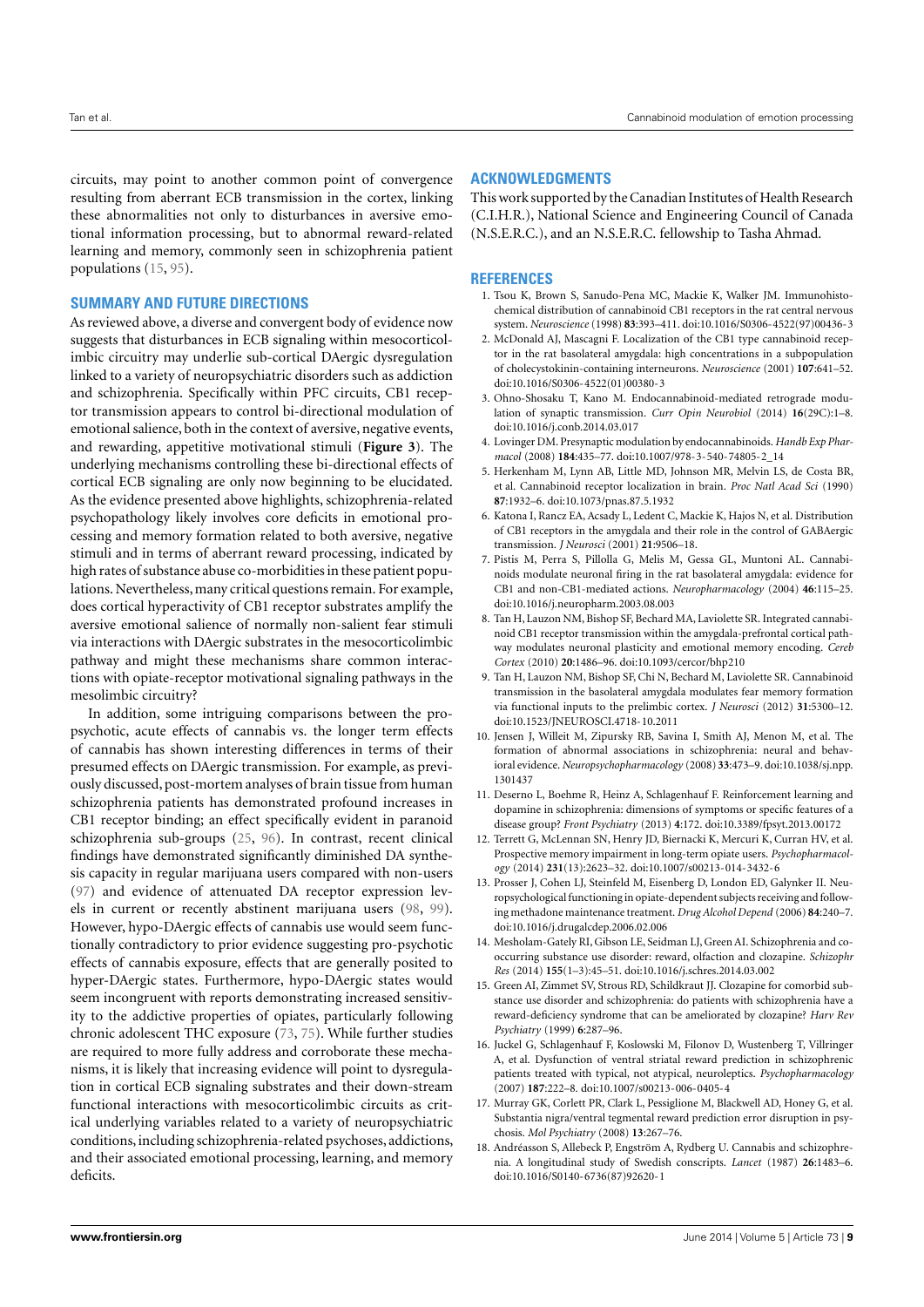- <span id="page-9-0"></span>19. Andréasson S, Allebeck P, Rydberg U. Schizophrenia in users and nonusers of cannabis. A longitudinal study in Stockholm County. *Acta Psychiatr Scand* (1989) **79**:505–10. doi[:10.1111/j.1600-0447.1989.tb10296.x](http://dx.doi.org/10.1111/j.1600-0447.1989.tb10296.x)
- <span id="page-9-1"></span>20. Leweke FM, Giuffrida A, Wurster U, Emrich HM, Piomelli D. Elevated endogenous cannabinoids in schizophrenia. *Neuroreport* (1999) **10**:1665–9. doi[:10.1097/00001756-199906030-00008](http://dx.doi.org/10.1097/00001756-199906030-00008)
- 21. Leweke FM, Giuffrida A, Koethe D, Schreiber D, Nolden BM, Neatby MA, et al. Anandamide levels in cerebrospinal fluid of first-episode schizophrenic patients: impact of cannabis use. *Schizophr Res* (2007) **94**:29–36.
- 22. Giuffrida A, Leweke FM, Gerth CW, Schreiber D, Koethe D, Faulhaber J, et al. Cerebrospinal anandamide levels are elevated in acute schizophrenia and are inversely correlated with psychotic symptoms. *Neuropsychopharmacology* (2004) **29**:2108–14. doi[:10.1038/sj.npp.1300558](http://dx.doi.org/10.1038/sj.npp.1300558)
- <span id="page-9-2"></span>23. Koethe D, Giuffrida A, Schreiber D, Hellmich M, Schultze-Lutter F, Ruhrmann S, et al. Anandamide elevation in cerebrospinal fluid in initial prodromal states of psychosis. *Br J Psychiatry* (2009) **194**:371–2. doi[:10.1192/bjp.](http://dx.doi.org/10.1192/bjp.bp.108.053843) [bp.108.053843](http://dx.doi.org/10.1192/bjp.bp.108.053843)
- <span id="page-9-3"></span>24. Muguruza C, Lehtonen M, Aaltonen N, Morentin B, Meana JJ, Callado LF. Quantification of endocannabinoids in postmortem brain of schizophrenic subjects. *Schizophr Res* (2013) **148**:145–50. doi[:10.1016/j.schres.2013.06.013](http://dx.doi.org/10.1016/j.schres.2013.06.013)
- <span id="page-9-4"></span>25. Dalton VS, Long LE, Weickert CS, Zavitsanou K. Paranoid schizophrenia is characterized by increased CB1 receptor binding in the dorsolateral prefrontal cortex. *Neuropsychopharmacology* (2011) **36**:1620–30. doi[:10.1038/npp.](http://dx.doi.org/10.1038/npp.2011.43) [2011.43](http://dx.doi.org/10.1038/npp.2011.43)
- <span id="page-9-5"></span>26. Jenko KJ, Hirvonen J, Henter ID, Anderson KB, Zoghbi SS, Hyde TM, et al. Binding of a tritiated inverse agonist to cannabinoid CB1 receptors is increased in patients with schizophrenia. *Schizophr Res* (2012) **141**:185–8. doi[:10.1016/j.schres.2012.07.021](http://dx.doi.org/10.1016/j.schres.2012.07.021)
- <span id="page-9-6"></span>27. Zavitsanou K, Garrick T, Huang XF. Selective antagonist [3H]SR141716A binding to cannabinoid CB1 receptors is increased in the anterior cingulate cortex in schizophrenia. *Prog Neuropsychopharmacol Biol Psychiatry* (2004) **28**:355–60. doi[:10.1016/j.pnpbp.2003.11.005](http://dx.doi.org/10.1016/j.pnpbp.2003.11.005)
- <span id="page-9-7"></span>28. Zuo L, Kranzler HR, Luo X, Covault J, Gelernter J. CNR1 variation modulates risk for drug and alcohol dependence. *Biol Psychiatry* (2007) **62**:616–26. doi[:10.1016/j.biopsych.2006.12.004](http://dx.doi.org/10.1016/j.biopsych.2006.12.004)
- <span id="page-9-8"></span>29. Scherma M, Fadda P, Le Foll B, Forget B, Fratta W, Goldberg SR, et al. The endocannabinoid system: a new molecular target for the treatment of tobacco addiction. *CNS Neurol Disord Drug Targets* (2008) **7**:468–81. doi[:10.2174/187152708786927859](http://dx.doi.org/10.2174/187152708786927859)
- <span id="page-9-9"></span>30. Ballon N, Leroy S, Roy C, Bourdel MC, Charles-Nicolas A, Krebs MO, et al. (AAT)n repeat in the cannabinoid receptor gene (CNR1): association with cocaine addiction in an African-Caribbean population. *Pharmacogenomics J* (2006) **6**:126–30. doi[:10.1038/sj.tpj.6500352](http://dx.doi.org/10.1038/sj.tpj.6500352)
- <span id="page-9-10"></span>31. Flanagan JM, Gerber AL, Cadet JL, Beutler E, Sipe JC. The fatty acid amide hydrolase 385 A/A (P129T) variant: haplotype analysis of an ancient missense mutation and validation of risk for drug addiction. *Hum Genet* (2006) **120**:581–8. doi[:10.1007/s00439-006-0250-x](http://dx.doi.org/10.1007/s00439-006-0250-x)
- <span id="page-9-11"></span>32. Maroun M. Stress reverses plasticity in the pathway projecting from the ventromedial prefrontal cortex to the basolateral amygdala. *Eur J Neurosci* (2006) **24**(10):2917–22. doi[:10.1111/j.1460-9568.2006.05169.x](http://dx.doi.org/10.1111/j.1460-9568.2006.05169.x)
- <span id="page-9-12"></span>33. Richter-Levin G, Maroun M. Stress and amygdala suppression of metaplasticity in the medial prefrontal cortex. *Cereb Cortex* (2010) **20**:2433–41. doi[:10.1093/cercor/bhp311](http://dx.doi.org/10.1093/cercor/bhp311)
- <span id="page-9-13"></span>34. Laviolette SR, Lipski WJ, Grace AA. A sub-population of neurons in the medial prefrontal cortex encodes emotional learning through burst and frequency codes through a dopamine D4 receptor-dependent basolateral amygdala in-put. *J Neurosci* (2005) **25**:6066–75. doi[:10.1523/JNEUROSCI.1168-05.](http://dx.doi.org/10.1523/JNEUROSCI.1168-05.2005) [2005](http://dx.doi.org/10.1523/JNEUROSCI.1168-05.2005)
- <span id="page-9-14"></span>35. Rosenkranz JA, Grace AA. Dopamine-mediated modulation of odour-evoked amygdala potentials during Pavlovian conditioning. *Nature* (2002) **417**:282–7. doi[:10.1038/417282a](http://dx.doi.org/10.1038/417282a)
- <span id="page-9-23"></span>36. Lauzon NM, Bishop SF, Laviolette SR. Dopamine D1 versus D4 receptors differentially modulate the encoding of salient versus nonsalient emotional information in the medial prefrontal cortex. *J Neurosci* (2009) **29**:4836–45. doi[:10.1523/JNEUROSCI.0178-09.2009](http://dx.doi.org/10.1523/JNEUROSCI.0178-09.2009)
- <span id="page-9-15"></span>37. Rosenkranz JA, Grace AA. Dopamine attenuates prefrontal cortical suppression of sensory inputs to the basolateral amygdala of rats. *J Neurosci* (2001) **21**:4090–103.
- <span id="page-9-16"></span>38. Laviolette SR, Grace AA. Cannabinoids potentiate emotional learning plasticity in neurons of the medial prefrontal cortex through basolateral amygdala inputs. *J Neurosci* (2006) **26**:6458–68. doi[:10.1523/JNEUROSCI.](http://dx.doi.org/10.1523/JNEUROSCI.0707-06.2006) [0707-06.2006](http://dx.doi.org/10.1523/JNEUROSCI.0707-06.2006)
- <span id="page-9-17"></span>39. Maroun M, Richter-Levin G. Exposure to acute stress blocks the induction of long-term potentiation of the amygdala-prefrontal cortex pathway in vivo. *J Neurosci* (2003) **23**:4406–9.
- <span id="page-9-18"></span>40. Marsicano G, Lutz B. Expression of the cannabinoid receptor CB1 in distinct neuronal subpopulations in the adult mouse forebrain. *Eur J Neurosci* (1999) **11**:4213–25. doi[:10.1046/j.1460-9568.1999.00847.x](http://dx.doi.org/10.1046/j.1460-9568.1999.00847.x)
- 41. Domenici MR, Azad SC, Marsicano G, Schierloh A,Wotjak CT, Dodt HU, et al. Cannabinoid receptor type 1 located on presynaptic terminals of principal neurons in the forebrain controls glutamatergic synaptic transmission. *J Neurosci* (2006) **26**:5794–9. doi[:10.1523/JNEUROSCI.0372-06.2006](http://dx.doi.org/10.1523/JNEUROSCI.0372-06.2006)
- 42. Cass DK, Flores-Barrera E, Thomases DR,VitalWF, Caballero A, Tseng KY. CB1 cannabinoid receptor stimulation during adolescence impairs the maturation of GABA function in the adult rat prefrontal cortex. *Mol Psychiatry* (2014) **19**(5):536–43. doi[:10.1038/mp.2014.14](http://dx.doi.org/10.1038/mp.2014.14)
- <span id="page-9-19"></span>43. Rea K, Olango WM, Harhen B, Kerr DM, Galligan R, Fitzgerald S, et al. Evidence for a role of GABAergic and glutamatergic signalling in the basolateral amygdala in endocannabinoid-mediated fear-conditioned analgesia in rats. *Pain* (2013) **154**:576–85. doi[:10.1016/j.pain.2012.12.021](http://dx.doi.org/10.1016/j.pain.2012.12.021)
- <span id="page-9-20"></span>44. Pistis M, Muntoni AL, Pillolla G, Gessa GL. Cannabinoids inhibit excitatory inputs to neurons in the shell of the nucleus accumbens: an in vivo electrophysiological study. *Eur J Neurosci* (2002) **15**:1795–802. doi[:10.1046/j.1460-9568.](http://dx.doi.org/10.1046/j.1460-9568.2002.02019.x) [2002.02019.x](http://dx.doi.org/10.1046/j.1460-9568.2002.02019.x)
- <span id="page-9-21"></span>45. Pistis M, Porcu G,Melis M, Diana M, Gessa GL. Effects of cannabinoids on prefrontal neuronal responses to ventral tegmental area stimulation. *Eur J Neurosci* (2001) **14**:96–102. doi[:10.1046/j.0953-816x.2001.01612.x](http://dx.doi.org/10.1046/j.0953-816x.2001.01612.x)
- <span id="page-9-22"></span>46. Szabo B, Siemes S, Wallmichrath I. Inhibition of GABAergic neurotransmission in the ventral tegmental area by cannabinoids. *Eur J Neurosci* (2002) **15**:2057–61. doi[:10.1046/j.1460-9568.2002.02041.x](http://dx.doi.org/10.1046/j.1460-9568.2002.02041.x)
- <span id="page-9-24"></span>47. Lintas A, Chi N, Lauzon NM, Bishop SF, Sun N, Tan H, et al. Inputs from the basolateral amygdala to the nucleus accumbens shell control opiate reward magnitude via differential dopamine D1 or D2 receptor transmission. *Eur J Neurosci* (2012) **35**:279–90. doi[:10.1111/j.1460-9568.2011.07943.x](http://dx.doi.org/10.1111/j.1460-9568.2011.07943.x)
- <span id="page-9-32"></span>48. Bishop SF, Lauzon NM, Bechard M, Gholizadeh S, Laviolette SR. NMDA receptor hypofunction in the prelimbic cortex increases sensitivity to the rewarding properties of opiates via dopaminergic and amygdalar substrates. *Cereb Cortex* (2011) **21**:68–80. doi[:10.1093/cercor/bhq060](http://dx.doi.org/10.1093/cercor/bhq060)
- <span id="page-9-25"></span>49. Sun N, Laviolette SR. Inactivation of the basolateral amygdala during opiate reward learning disinhibits prelimbic cortical neurons and modulates associative memory extinction. *Psychopharmacology* (2013) **222**:645–61. doi[:10.1007/](http://dx.doi.org/10.1007/s00213-012-2665-5) [s00213-012-2665-5](http://dx.doi.org/10.1007/s00213-012-2665-5)
- <span id="page-9-26"></span>50. Azad SC, Eder M, Marsicano G, Lutz B, Zieglgansberger W, Rammes G. Activation of the cannabinoid receptor type 1 decreases glutamatergic and GABAergic synaptic transmission in the lateral amygdala of the mouse. *Learn Mem* (2003) **10**:116–28. doi[:10.1101/lm.53303](http://dx.doi.org/10.1101/lm.53303)
- <span id="page-9-27"></span>51. Azad SC, Monory K, Marsicano G, Cravatt BF, Lutz B, Zieglgansberger W, et al. Circuitry for associative plasticity in the amygdala involves endocannabinoid signaling. *J Neurosci* (2004) **24**:9953–61. doi[:10.1523/JNEUROSCI.2134-04.](http://dx.doi.org/10.1523/JNEUROSCI.2134-04.2004) [2004](http://dx.doi.org/10.1523/JNEUROSCI.2134-04.2004)
- <span id="page-9-28"></span>52. Kosaka H, Omori M, Murata T, Iidaka T, Yamada H, Okada T, et al. Differential amygdala response during facial recognition in patients with schizophrenia: an fMRI study. *Schizophr Res* (2002) **57**:87–95. doi[:10.1016/S0920-9964\(01\)](http://dx.doi.org/10.1016/S0920-9964(01)00324-3) [00324-3](http://dx.doi.org/10.1016/S0920-9964(01)00324-3)
- 53. Rauch AV, Reker M, Ohrmann P, Pedersen A, Bauer J, Dannlowski U, et al. Increased amygdala activation during automatic processing of facial emotion in schizophrenia. *Psychiatry Res* (2010) **182**:200–6. doi[:10.1016/j.pscychresns.](http://dx.doi.org/10.1016/j.pscychresns.2010.03.005) [2010.03.005](http://dx.doi.org/10.1016/j.pscychresns.2010.03.005)
- <span id="page-9-29"></span>54. Marwick K, Hall J. Social cognition in schizophrenia: a review of face processing. *Br Med Bull* (2008) **88**:43–58. doi[:10.1093/bmb/ldn035](http://dx.doi.org/10.1093/bmb/ldn035)
- <span id="page-9-30"></span>55. van Erp TG, Greve DN, Rasmussen J, Turner J, Calhoun VD, Young S, et al. A multi-scanner study of subcortical brain volume abnormalities in schizophrenia. *Psychiatry Res* (2014) **222**(1–2):10–6. doi[:10.1016/j.pscychresns.2014.](http://dx.doi.org/10.1016/j.pscychresns.2014.02.011) [02.011](http://dx.doi.org/10.1016/j.pscychresns.2014.02.011)
- <span id="page-9-31"></span>56. Velakoulis D, Wood SJ, Wong MT, McGorry PD, Yung A, Phillips L, et al. Hippocampal and amygdala volumes according to psychosis stage and diagnosis: a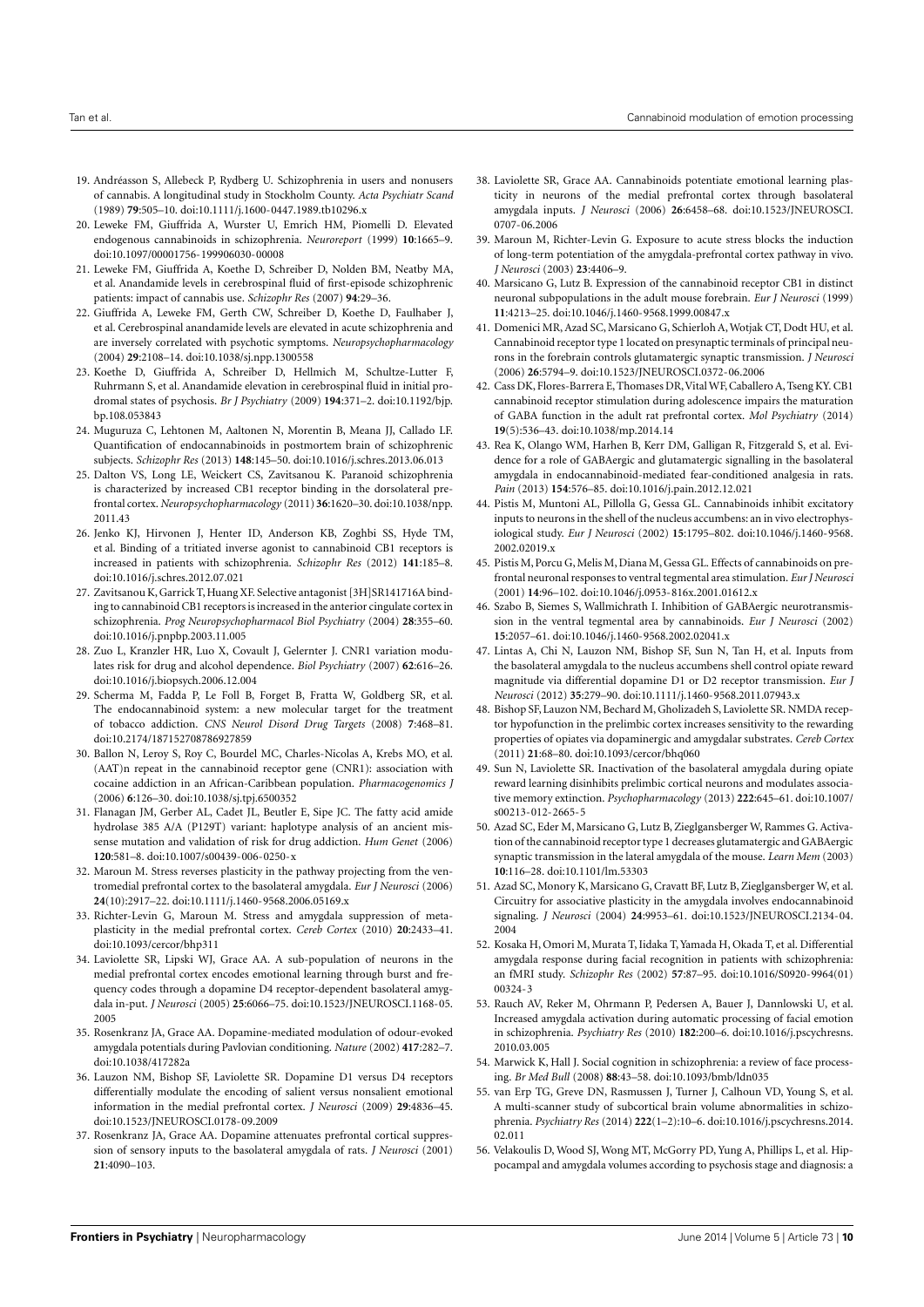magnetic resonance imaging study of chronic schizophrenia, first-episode psychosis, and ultra-high-risk individuals. *Arch Gen Psychiatry* (2006) **63**:139–49. doi[:10.1001/archpsyc.63.2.139](http://dx.doi.org/10.1001/archpsyc.63.2.139)

- <span id="page-10-0"></span>57. Campolongo P, Roozendaal B, Trezza V, Hauer D, Schelling G, McGaugh JL, et al. Endocannabinoids in the rat basolateral amygdala enhance memory consolidation and enable glucocorticoid modulation of memory. *Proc Natl Acad Sci U S A* (2009) **106**:4888–93. doi[:10.1073/pnas.0900835106](http://dx.doi.org/10.1073/pnas.0900835106)
- <span id="page-10-1"></span>58. Hill MN, McLaughlin RJ, Morrish AC, Viau V, Floresco SB, Hillard CJ, et al. Suppression of amygdalar endocannabinoid signaling by stress contributes to activation of the hypothalamic-pituitary-adrenal axis. *Neuropsychopharmacology* (2009) **34**:2733–45. doi[:10.1038/npp.2009.114](http://dx.doi.org/10.1038/npp.2009.114)
- <span id="page-10-2"></span>59. Lee TT,Hill MN. Age of stress exposure modulates the immediate and sustained effects of repeated stress on corticolimbic cannabinoid CB1 receptor binding in male rats. *Neuroscience* (2013) **26**(249):106–14. doi[:10.1016/j.neuroscience.](http://dx.doi.org/10.1016/j.neuroscience.2012.11.017) [2012.11.017](http://dx.doi.org/10.1016/j.neuroscience.2012.11.017)
- <span id="page-10-3"></span>60. Auclair N, Otani S, Soubrié P, Crepel F. Cannabinoids modulate synaptic strength and plasticity at glutamatergic synapses of rat prefrontal cortex pyramidal neurons. *J Neurophysiol* (2000) **83**:3287–95.
- <span id="page-10-4"></span>61. Abush H, Akirav I. Cannabinoids modulate hippocampal memory and plasticity. *Hippocampus* (2010) **20**:1126–38. doi[:10.1002/hipo.20711](http://dx.doi.org/10.1002/hipo.20711)
- <span id="page-10-5"></span>62. Misner DL, Sullivan JM. Mechanism of cannabinoid effects on long-term potentiation and depression in hippocampal CA1 neurons. *J Neurosci* (1999) **19**:6795–805.
- <span id="page-10-6"></span>63. Williams LM, Das P, Harris AW, Liddell BB, Brammer MJ, Olivieri G, et al. Dysregulation of arousal and amygdala-prefrontal systems in paranoid schizophrenia. *Am J Psychiatry* (2004) **161**:480–9. doi[:10.1176/appi.ajp.161.3.](http://dx.doi.org/10.1176/appi.ajp.161.3.480) [480](http://dx.doi.org/10.1176/appi.ajp.161.3.480)
- <span id="page-10-7"></span>64. Cossu G, Ledent C, Fattore L, Imperato A, Böhme GA, Parmentier M, et al. Cannabinoid CB1 receptor knockout mice fail to self-administer morphine but not other drugs of abuse. *Behav Brain Res* (2001) **118**:61–5. doi[:10.1016/S0166-4328\(00\)00311-9](http://dx.doi.org/10.1016/S0166-4328(00)00311-9)
- <span id="page-10-8"></span>65. Ledent C,Valverde O, Cossu G, Petitet F,Aubert JF, Beslot F, et al. Unresponsiveness to cannabinoids and reduced addictive effects of opiates in CB1 receptor knockout mice. *Science* (1999) **283**:401–4. doi[:10.1126/science.283.5400.401](http://dx.doi.org/10.1126/science.283.5400.401)
- <span id="page-10-9"></span>66. Laviolette SR, Gallegos RA, Henriksen SJ, van der Kooy D. Opiate state controls bi-directional reward signaling via GABAA receptors in the ventral tegmental area. *Nat Neurosci* (2004) **7**:160–9. doi[:10.1038/nn1182](http://dx.doi.org/10.1038/nn1182)
- <span id="page-10-10"></span>67. Nader K, van der Kooy D. Deprivation state switches the neurobiological substrates mediating opiate reward in the ventral tegmental area. *J Neurosci* (1997) **17**:383–90.
- <span id="page-10-11"></span>68. Solinas M, Zangen A, Thiriet N, Goldberg SR. Beta-endorphin elevations in the ventral tegmental area regulate the discriminative effects of Delta-9 tetrahydrocannabinol. *Eur J Neurosci* (2004) **19**:3183–92. doi[:10.1111/j.0953-](http://dx.doi.org/10.1111/j.0953-816X.2004.03420.x) [816X.2004.03420.x](http://dx.doi.org/10.1111/j.0953-816X.2004.03420.x)
- <span id="page-10-12"></span>69. Solinas M, Panlilio LV, Tanda G, Makriyannis A, Matthews SA, Goldberg SR. Cannabinoid agonists but not inhibitors of endogenous cannabinoid transport or metabolism enhance the reinforcing efficacy of heroin in rats. *Neuropsychopharmacology* (2005) **30**:2046–57. doi[:10.1038/sj.npp.1300754](http://dx.doi.org/10.1038/sj.npp.1300754)
- <span id="page-10-13"></span>70. Cheer JF, Wassum KM, Heien MLAV, Phillips PEM, Wightman RM. Cannabinoids enhance subsecond dopamine release in the nucleus accumbens of awake rats. *J Neurosci* (2004) **24**:4393–400. doi[:10.1523/JNEUROSCI.0529-](http://dx.doi.org/10.1523/JNEUROSCI.0529-04.2004) [04.2004](http://dx.doi.org/10.1523/JNEUROSCI.0529-04.2004)
- <span id="page-10-14"></span>71. Sperlágh B, Windisch K, Andó RD, Sylvester Vizi E. Neurochemical evidence that stimulation of CB1 cannabinoid receptors on GABAergic nerve terminals activates the dopaminergic reward system by increasing dopamine release in the rat nucleus accumbens. *Neurochem Int* (2009) **54**:452–7. doi[:10.1016/j.](http://dx.doi.org/10.1016/j.neuint.2009.01.017) [neuint.2009.01.017](http://dx.doi.org/10.1016/j.neuint.2009.01.017)
- <span id="page-10-15"></span>72. French ED, Dillon K, Wu X. Cannabinoids excite dopamine neurons in the ventral tegmentum and substantia nigra. *Neuroreport* (1997) **8**:649–52. doi[:10.1097/00001756-199702100-00014](http://dx.doi.org/10.1097/00001756-199702100-00014)
- <span id="page-10-16"></span>73. Ellgren M, Spano SM, Hurd YL. Adolescent cannabis exposure alters opiate intake and opioid limbic neuronal populations in adult rats. *Neuropsychopharmacology* (2007) **32**:607–15. doi[:10.1038/sj.npp.1301127](http://dx.doi.org/10.1038/sj.npp.1301127)
- <span id="page-10-17"></span>74. Tanda G, Pontieri FE, Di Chiara G. Cannabinoid and heroin activation of mesolimbic dopamine transmission by a common mu opioid receptor mechanism. *Science* (1997) **276**:2048–50. doi[:10.1126/science.276.5321.2048](http://dx.doi.org/10.1126/science.276.5321.2048)
- <span id="page-10-18"></span>75. Tomasiewicz HC, Jacobs MM, Wilkinson MB, Wilson SP, Nestler EJ, Hurd YL. Proenkephalin mediates the enduring effects of adolescent cannabis exposure

associated with adult opiate vulnerability. *Biol Psychiatry* (2012) **72**:803–10. doi[:10.1016/j.biopsych.2012.04.026](http://dx.doi.org/10.1016/j.biopsych.2012.04.026)

- <span id="page-10-19"></span>76. Sun N, Chi N, Lauzon N, Bishop S, Tan H, Laviolette SR. Acquisition, extinction, and recall of opiate reward memory are signaled by dynamic neuronal activity patterns in the prefrontal cortex. *Cereb Cortex* (2011) **21**:2665–80. doi[:10.1093/cercor/bhr031](http://dx.doi.org/10.1093/cercor/bhr031)
- <span id="page-10-20"></span>77. De Jaeger X, Bishop SF, Ahmad T, Lyons D, Ng GA, Laviolette SR. The effects of AMPA receptor blockade in the prelimbic cortex on systemic and ventral tegmental area opiate reward sensitivity. *Psychopharmacology* (2013) **225**:687–95. doi[:10.1007/s00213-012-2852-4](http://dx.doi.org/10.1007/s00213-012-2852-4)
- <span id="page-10-21"></span>78. Ahmad T, Lauzon NM, de Jaeger X, Laviolette SR. Cannabinoid transmission in the prelimbic cortex bidirectionally controls opiate reward and aversion signaling through dissociable kappa versus µ-opiate receptor dependent mechanisms.*J Neurosci* (2013) **33**:15642–51. doi[:10.1523/JNEUROSCI.1686-13.2013](http://dx.doi.org/10.1523/JNEUROSCI.1686-13.2013)
- <span id="page-10-22"></span>79. Bechara A, Zito KA, van der Kooy D. Peripheral receptors mediate the aversive conditioning effects of morphine in the rat. *Pharmacol Biochem Behav* (1987) **28**:219–25. doi[:10.1016/0091-3057\(87\)90218-8](http://dx.doi.org/10.1016/0091-3057(87)90218-8)
- <span id="page-10-23"></span>80. Bechara A, van der Kooy D. Kappa receptors mediate the peripheral aversive effects of opiates. *Pharmacol Biochem Behav* (1987) **28**:227–33. doi[:10.1016/](http://dx.doi.org/10.1016/0091-3057(87)90218-8) [0091-3057\(87\)90218-8](http://dx.doi.org/10.1016/0091-3057(87)90218-8)
- <span id="page-10-24"></span>81. Davis CM, Rice KC, Riley AL. Opiate-agonist induced taste aversion learning in the Fischer 344 and Lewis inbred rat strains: evidence for differential mu opioid receptor activation. *Pharmacol Biochem Behav* (2009) **93**:397–405. doi[:10.1016/j.pbb.2009.06.001](http://dx.doi.org/10.1016/j.pbb.2009.06.001)
- <span id="page-10-25"></span>82. Johnson S, North R. Opioids excite dopamine neurons by hyperpolarization of local interneurons. *J Neurosci* (1992) **12**:483–8.
- <span id="page-10-26"></span>83. Gysling K, Wang RY. Morphine-induced activation of A10 dopamine neurons in the rat. *Brain Res* (1983) **277**:119–27. doi[:10.1016/0006-8993\(83\)90913-7](http://dx.doi.org/10.1016/0006-8993(83)90913-7)
- <span id="page-10-27"></span>84. Margolis EB, Hjelmstad GO, Bonci A, Fields HL. κ-Opioid agonists directly inhibit midbrain dopaminergic neurons. *J Neurosci* (2003) **23**:9981–6.
- <span id="page-10-28"></span>85. Margolis EB, Lock H, Chefer VI, Shippenberg TS, Hjelmstad GO, Fields HL. Kappa opioids selectively control dopaminergic neurons projecting to the prefrontal cortex. *Proc Natl Acad Sci U S A* (2006) **103**:2938–42. doi[:10.1073/pnas.](http://dx.doi.org/10.1073/pnas.0511159103) [0511159103](http://dx.doi.org/10.1073/pnas.0511159103)
- <span id="page-10-29"></span>86. Ford CP. Properties and opioid inhibition of mesolimbic dopamine neurons vary according to target location. *J Neurosci* (2006) **26**:2788–97. doi[:10.1523/](http://dx.doi.org/10.1523/JNEUROSCI.4331-05.2006) [JNEUROSCI.4331-05.2006](http://dx.doi.org/10.1523/JNEUROSCI.4331-05.2006)
- <span id="page-10-30"></span>87. Tan H, Bishop SF, Lauzon NM, Sun N, Laviolette SR. Chronic nicotine exposure switches the functional role of mesolimbic dopamine transmission in the processing of nicotine's rewarding and aversive effects. *Neuropharmacology* (2009) **56**:741–51. doi[:10.1016/j.neuropharm.2008.12.008](http://dx.doi.org/10.1016/j.neuropharm.2008.12.008)
- <span id="page-10-31"></span>88. Laviolette SR, van der Kooy D. Blockade of mesolimbic dopamine transmission dramatically increases sensitivity to the rewarding effects of nicotine in the ventral tegmental area. *Mol Psychiatry* (2003) **8**:50–9.
- <span id="page-10-32"></span>89. Lintas A, Chi N, Lauzon NM, Bishop SF, Gholizadeh S, Sun N, et al. Identification of a dopamine receptor-mediated opiate reward memory switch in the basolateral amygdala-nucleus accumbens circuit. *J Neurosci* (2011) **31**:11172–83. doi[:10.1523/JNEUROSCI.1781-11.2011](http://dx.doi.org/10.1523/JNEUROSCI.1781-11.2011)
- <span id="page-10-33"></span>90. Katsidoni V, Kastellakis A, Panagis G. Biphasic effects of ∆9 tetrahydrocannabinol on brain stimulation reward and motor activity. *Int J Neuropsychopharmacol* (2013) **16**:2273–84. doi[:10.1017/S1461145713000709](http://dx.doi.org/10.1017/S1461145713000709)
- <span id="page-10-34"></span>91. Hernandez G, Cheer JF. Effect of CB1 receptor blockade on food-reinforced responding and associated nucleus accumbens neuronal activity in rats. *J Neurosci* (2012) **32**:11467–77. doi[:10.1523/JNEUROSCI.1833-12.2012](http://dx.doi.org/10.1523/JNEUROSCI.1833-12.2012)
- <span id="page-10-35"></span>92. Sellings LH, Baharnouri G, McQuade LE, Clarke PB. Rewarding and aversive effects of nicotine are segregated within the nucleus accumbens. *Eur J Neurosci* (2008) **28**:342–52. doi[:10.1111/j.1460-9568.2008.06341.x](http://dx.doi.org/10.1111/j.1460-9568.2008.06341.x)
- <span id="page-10-36"></span>93. Lyons D, de Jaeger X, Rosen LG, Ahmad T, Lauzon NM, Zunder J, et al. Opiate exposure and withdrawal induces a molecular memory switch in the basolateral amygdala between ERK1/2 and CaMKIIα-dependent signaling substrates. *J Neurosci* (2013) **33**:14693–704. doi[:10.1523/JNEUROSCI.1226-13.2013](http://dx.doi.org/10.1523/JNEUROSCI.1226-13.2013)
- <span id="page-10-37"></span>94. Sáez-Cassanelli JL, Fontanella GH, Delgado-García JM, Carrión AM. Functional blockage of the cannabinoid receptor type 1 evokes a kappa-opiatedependent analgesia. *J Neurochem* (2007) **103**:2629–39. doi[:10.1111/j.1471-](http://dx.doi.org/10.1111/j.1471-4159.2007.05000.x) [4159.2007.05000.x](http://dx.doi.org/10.1111/j.1471-4159.2007.05000.x)
- <span id="page-10-38"></span>95. Chambers RA, Krystal JH, Self DW. A neurobiological basis for substance abuse comorbidity in schizophrenia. *Biol Psychiatry* (2001) **50**:71–83. doi[:10.1016/](http://dx.doi.org/10.1016/S0006-3223(01)01134-9) [S0006-3223\(01\)01134-9](http://dx.doi.org/10.1016/S0006-3223(01)01134-9)